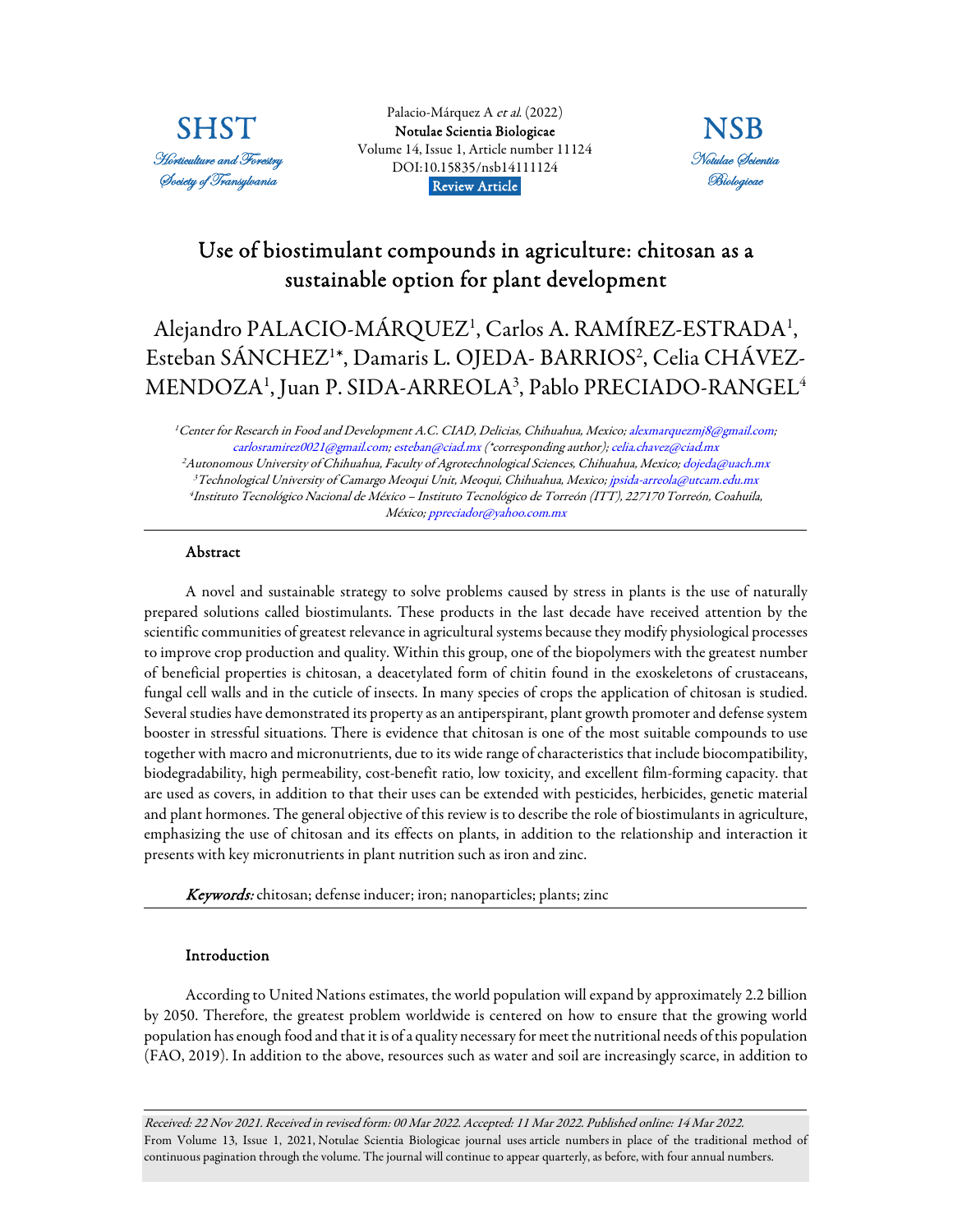the increasingly severe and frequent climatic changes that aggravate the situation (Singh and Prasad, 2014; Rouphael and Colla, 2018).

Unfortunately, the main objective of agricultural production systems is to increase profitability for farmers and agricultural industries, using for this the excessive and dependent application of inorganic fertilizers, leaving in the background what is related to the quality of the products and their effects in human health, making work difficult for agricultural scientists. However, the focus is now on the quality of the products and the sustainability of the production systems (Bulgari et al., 2015; Reyes and Cortés, 2017; Méndez-Argüello and Lira-Saldívar, 2019).

Various types of stress caused by biotic factors (bacteria, fungi, or viruses) and abiotic factors (soil composition, salinity, pH, extreme temperatures, drought, pollution, humidity, wind or UV radiation) are the main responsible for quality losses. and production of agronomic crops. Despite the great advances in this area, the current understanding of the mechanisms involved and the strategies to mitigate these effects is limited (Yakhin et al., 2017; Drobek et al., 2019).

A novel and sustainable strategy to solve these types of problems caused by stress is the use of naturally prepared solutions called biostimulants. These products have begun to have a greater relevance in agricultural systems with the aim of modifying physiological processes and optimizing production and quality; receiving important attention in the last decade by and the scientific communities, significantly increasing the number of publications related to the mechanisms in which biostimulants help to face stress situations and increase the productivity of agricultural crops (Bulgari et al., 2015; Yakhin et al., 2017; Van Oosten et al., 2017; Drobek et al., 2019).

The most complicated part of the application of these new technologies is to obtain materials with properties equivalent to those of fully synthetic products, and which also retain their functionality. Within the group of biostimulants, the use of chitosan stands out, which is the deacetylated form of chitin, which in turn is the second most abundant waste material and comes mainly from the exoskeleton of crustaceans and insects. Different authors have reported positive effects on vegetative growth, concentration of photosynthetic pigments and performance in more than 20 plant species, and it has also shown antifungal effects and inducer of defense mechanisms in plants (Pichiyangkura and Chadchawan, 2015; Ibrahim and Ramadan, 2015; Choundary et al., 2017).

Based on the above, the general objective of this review is to describe the role of biostimulants in agriculture, emphasizing the use of chitosan, its effects on plants and the relationship and interaction with key micronutrients in plant nutrition such as iron and zinc.

#### Biostimulants: concepts and definitions

The word biostimulant has been used, in horticulture, to describe substances that promote plant growth without being nutrients, soil improvers or pesticides. This concept was first used in 1997 by the Department of Crop and Soil Environmental Sciences of the Virginia Polytechnic Institute and Virginia State University, which defined biostimulants as "materials that, in minute amounts, promote plant growth", referring mainly to extracts of algae and humic acids (Du Jardin, 2015).

Over the years, the concept has undergone many modifications due to changes in the diversity of inputs that can be considered within this group, in addition, there are two industrial branches that have their own definitions about the term biostimulants (Calvo et al., 2014). The European Council of the Biostimulant Industry (EBIC), defined biostimulants as follows: "Plant biostimulants contain substances and/or microorganisms whose function when applied to plants or the rhizosphere is to stimulate natural processes to improve and/or benefit nutrient uptake, nutrient efficiency, abiotic stress tolerance, and crop quality. Biostimulants do not have direct action against pests and, therefore, do not fall within the regulatory framework of pesticides" (Rouphael and Colla, 2018).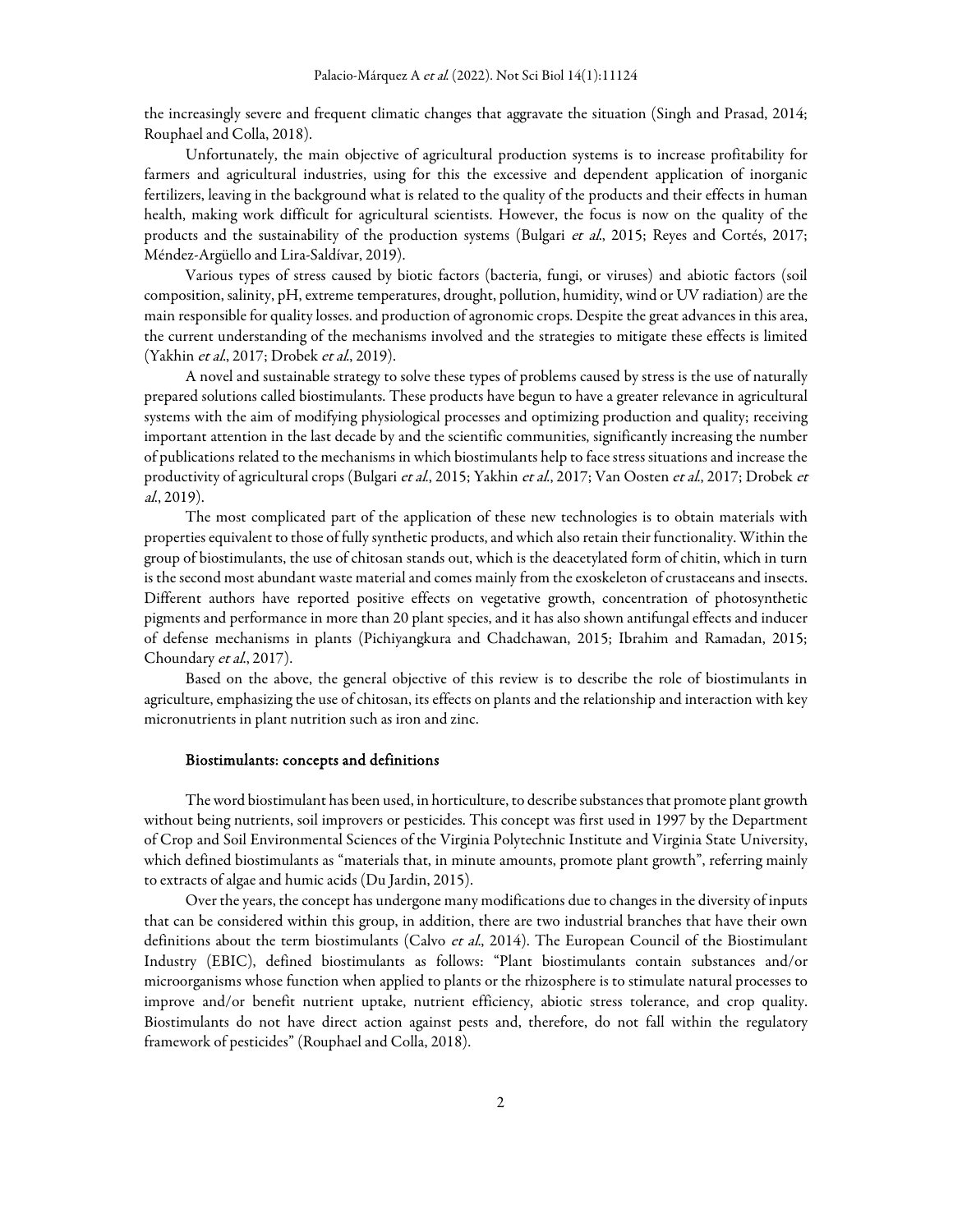For its part, the Coalition of biostimulants in the United States defines them as "substances, including microorganisms, that are applied to the plant, seed, soil or other growing media that can improve the ability of the plant to assimilate the nutrients applied or provide benefits for the development of the plant. Biostimulants are not nutrients for plants and, therefore, cannot make nutritional claims or guarantees" (Biostimulant Coalition, 2021). In more concise words, plant biostimulants are a diverse group of substances that can be added to crops and have positive effects on plant growth and nutrition (Figure 1), but also on abiotic and biotic stress tolerance, however, biostimulants are not considered as nutrients even though they facilitate their absorption (Van Oosten et al., 2017).



Figure 1. Types of biostimulants commonly used in agriculture

#### Use of biostimulants in agriculture and classification

The use and production of biostimulants is spreading from more developed countries to a larger number of countries. In Europe, the biostimulant market is expected to range between 1,500 and 2,000 million dollars in 2022, representing approximately half of the world market, with an annual growth rate of 10 to 12%. This is mainly due to the global trend to reduce the amount of fertilizer applied and the search for products that generate a lower environmental impact and are healthy to consume (Economic Overview of the European Biostimulants Market [EBIC], 2021).

Despite recent efforts to produce an international regulation on biostimulants, there is no legal definition of plant biostimulants anywhere in the world. This situation allows several substances and categories that can fall into this group. Despite this, some important categories are always included in various scientific works (Calvo et al., 2014; Du Jardin, 2015; Yakhin et al., 2017; Van Oosten et al., 2017). The following section briefly details the categories that in our opinion represent the biostimulant market worldwide, with an emphasis later the compound of interest for this work.

#### Humic compounds

Humic compounds (HC) are found within the organic matter of the soil and are formed by the decompositions of plant and animal matter thanks to the action of microbial metabolism and represent the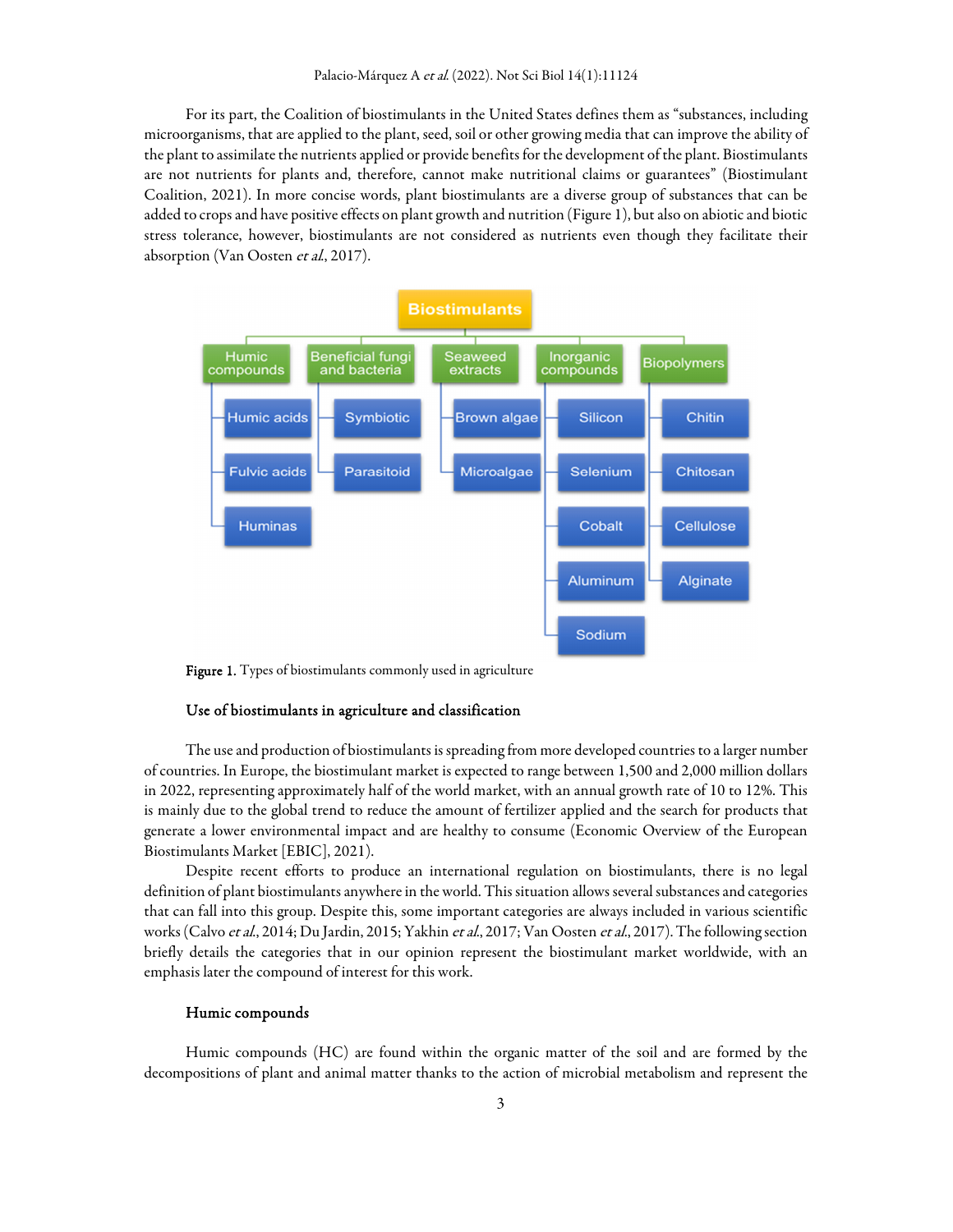main reserve of organic carbon on the surface of the earth. The CH were classified into three groups: humins, humic acids and fulvic acids, originally categorized according to their molecular weights and solubility, being those with the lowest molecular weight the ones that tend to have the greatest positive biological effects on plants (Canellas *et al.*, 2015; Du Jardin, 2015; Halpern *et al.*, 2015).

HC can be extracted from many different sources, including soils, municipal waste, earthworms, coal deposits, peat moss, and leonhardite. HC have been shown to have a great variety of beneficial functions in the soil, such as controlling the availability of nutrients, the exchange of carbon and oxygen between the soil and the atmosphere; in turn, they are responsible for the transformation and transport of chemical substances that may become toxic to the microecosystems of the rhizosphere. These properties contribute to the regulation of many ecological and environmental processes that are crucial for the growth of plants and terrestrial life, they have also been reported to regulate the carbon and nitrogen cycle of the soil, in addition to improving the stabilization of the soil. soil structure (Calvo *et al.*, 2014; Canellas *et al.*, 2015; Halpern *et al.*, 2015).

More specifically Rose et al. (2014), concluded in an extensive analysis that in works where HC was applied, a total increase in dry weight of approximately 22% for the aerial part and 21% for the root part was achieved. For their part, Halpern *et al.* (2015) in their review emphasize various studies that mention the positive effect of HC, increasing the number of fruits and flowers in various crops. It also mentions the positive effects on the absorption of nutrients such as N, P, Zn and Fe, this is partly due to the positive effects it generates on the structure of the soil that was mentioned above but they also mention that CH can affect the morphology of the roots allowing greater absorption and greater activity of the H + -ATPase enzyme, as well as the enzymes responsible for assimilating nitrates. These changes in the morphology of the roots can be attributed to possible changes in the cellular energy metabolism that facilitate the proliferation of lateral roots (Jindo et al., 2012). In turn, Van Oosten et al. (2017) emphasizes how humic acids help the plant to cope with situations of hydric and saline stress, activating defense mechanisms and increasing the compounds responsible for antioxidant activity, as well as the levels of proline and plant hormones specifically cytokinins.

These benefits can be easily exploited by farmers because HC can be very inexpensive, their price ranges from 40 to 800 dollars per ton, which compared to the prices of top-quality fertilizers can generate a greater cost-benefit, taking into account that it is a complementary product that due to its benefits will minimize the costs of applying fertilizers in the future (Quilty and Cattle, 2011; Rose et al., 2014).

#### Beneficial fungi and bacteria (BFB)

The use of BFB in agriculture has its first known reports more than 100 years ago, when in 1909 a study showed that a consortium of *Pseudomonas radicicola* and *Azotobacter sp.* improved the growth of oats and barley, in addition to improving the absorption of N. Despite promising results over the years, it was not until 1979 when it gained relevance in agriculture, emphasizing the bacteria that promote plant growth by modifying the soil microflora (Ruzzi and Aroca, 2015). About this topic, two types of groups of functional and ecological bacteria have been studied; Mutualistic endosymbionts of the Rhizobium type and plant growth promoting bacteria (PGPB) found in the rhizosphere, these bacteria belong to several genera such as Rhizobium, Bradyrhizobium, Azotobacter, Azospirillum, Pseudomonas and Bacillus (Du Jardín, 2015; Van Oosten et al., 2017).

Bacteria have been shown to be multifunctional in terms of their benefits on plants, since they contribute to mitigating both abiotic and biotic stresses, including pathogen control, greater tolerance to salt, greater resistance to heavy metals and other toxins; as well as help increase growth and yield (Alavi et al., 2013; Berg et al., 2014; Du Jardín, 2015).

Among the ways in which bacteria interact with plants are parasitism, mutualism, penetration into the interior of cells, extending to the rhizosphere or rhizoplane and with the participation in biogeochemical cycles that modify the structure of the soil and plant cover. The modes of action are diverse depending on the species. The most common mechanisms presented by the application of bacteria to plants are changes in the hormonal content, increasing the contents of auxins or cytokinins, the production of volatile compounds, the increase in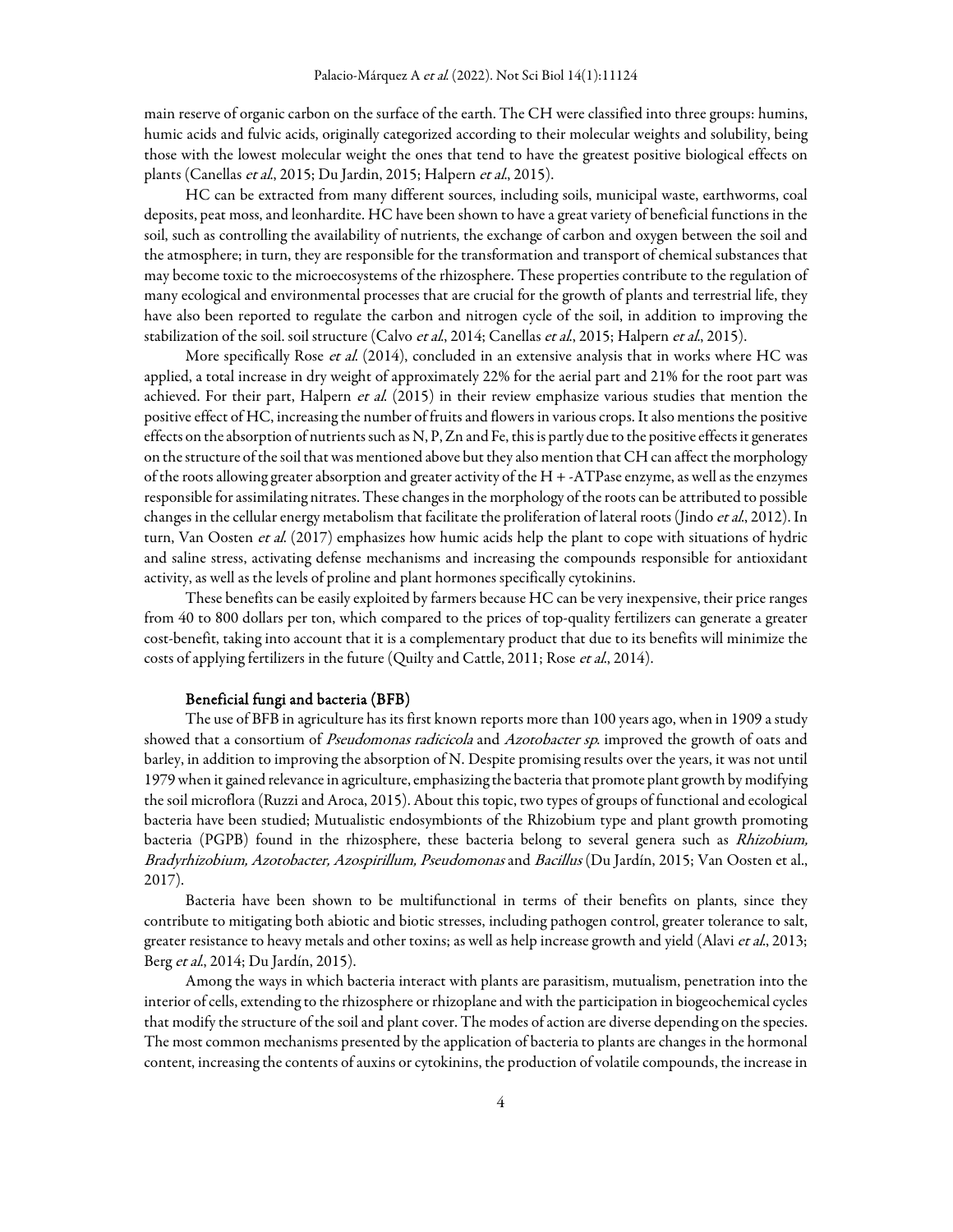the availability of nutrients through the production of siderophores that facilitate the entry through the root and the production of organic acids that modify the pH, especially affecting the availability of micronutrients (Calvo et al., 2014; Halpern et al., 2015; Du Jardín, 2015; Rouphael and Colla, 2018).

Like bacteria, beneficial fungi also form parasitoid associations and mutualistic symbioses with plants; It is believed that approximately 5000 species of fungi can colonize roots and subsequently providing plants with soil nutrients (Behie and Bidochka, 2014). Within this large group of fungi, the mycorrhizal fungi stand out, which are a heterogeneous group of taxa that establish symbiosis with more than 90% of all plant species. Among the different forms of physical interactions, arbuscular mycorrhizal fungi (AMF) are a widespread type of endomycorrhizae, where the fungal hyphae of *Glomeromycota* species penetrate the cortical cells of the root. Various studies report that AMF contribute to the survival of plants in desert ecosystems and function in soils with low levels of organic matter and phosphorus (Du Jardín, 2015; Osuna-Ávila et al., 2021).

It has also been reported that AMFs are very effective in improving the absorption of nutrients helping the growth of the plant, currently they are of great interest since they have been recognized as a biofertilizer that helps control both biotic and abiotic stress. In addition, mycorrhizal fungi can form hyphal connections between the root systems of two or more host plants, forming networks of mycorrhizae below the ground between various plants (Gilbert and Johnson, 2017; Hussain et al., 2018).

Another genus of fungi that has become very important in the agricultural sector is *Trichoderma sp.* which was widely recognized for its function as a biological control, especially against phytopathogenic fungi. However, recent studies show a relationship between its association with the roots and a greater absorption of nutrients from plants because of a solubilization of macro and micronutrients. Several strains of Trichoderma have also been found to stimulate plant growth, improve yield and nutritional quality. Another recently discovered benefit is the ability of this genus to increase the photosynthetic capacity and in turn the content of photosynthetic pigments (Fiorentino et al., 2018; Harman et al., 2019; Lombardi et al., 2020).

### Seaweed extracts (SE)

The use of seaweed extracts as biostimulants has emerged in the last decade commercially as products that promote plant growth and as stress relievers, such as excess heat, salinity, and drought. However, its use in agriculture dates to ancient times since it was used as compost to improve the soil and directly to improve the productivity of crops, being used commonly by the Roman Empire, Japan, China, France, Spain and the former Great Britain (Craigie, 2011; Van Oosten et al., 2017; Mukherjee and Patel, 2020).

The use of SE has taken on commercial relevance, especially as biofertilizers or purifying the metabolites that make up these extracts, these compounds include the polysaccharides laminarin, alginates and carrageenan's and their degradation products, other components such as sterols and compounds that contain N such as betaines and hormones. Metabolites such as phlorotannin's, fatty acids, halogenated compounds, alkaloids, terpenoids and lectins have also been isolated; many of these being exclusive to its source of algae (Du Jardin, 2015; Mukherjee and Patel, 2020).

There are 2 main groups of algae on the market: macroalgae and microalgae and there are currently more than 47 companies that produce and market various extracts of algae for agricultural use. Most of the formulations come from the brown algae of the Ascophyllum nodosum species that are mainly harvested from marine waters, but its quality as a biofertilizer varies according to the availability of nutrients, the harvest time, and the place where it is harvested, so its effectiveness is not as constant as you would like. Based on this, the scientific community has found a promising alternative towards the standardization of the raw material and the reduction of costs in the production of algal biomass with the use of microalgae, which are already on the market in some species, such as Chlorella spp., Dunaliella spp., Haematoccocus spp., Isochrysis spp., Nannochloropsis spp., Porphyridium spp., and Spirulina spp. but they are only sold as supplements to traditional fertilization (Van Oosten *et al.*, 2017; Chiaiese *et al.*, 2018).

The effects of the application of algae extracts can be seen both in the soil and in the plant itself. In an edaphic way, the application of these extracts as solid or liquid compost, modify the aeration of the soil and its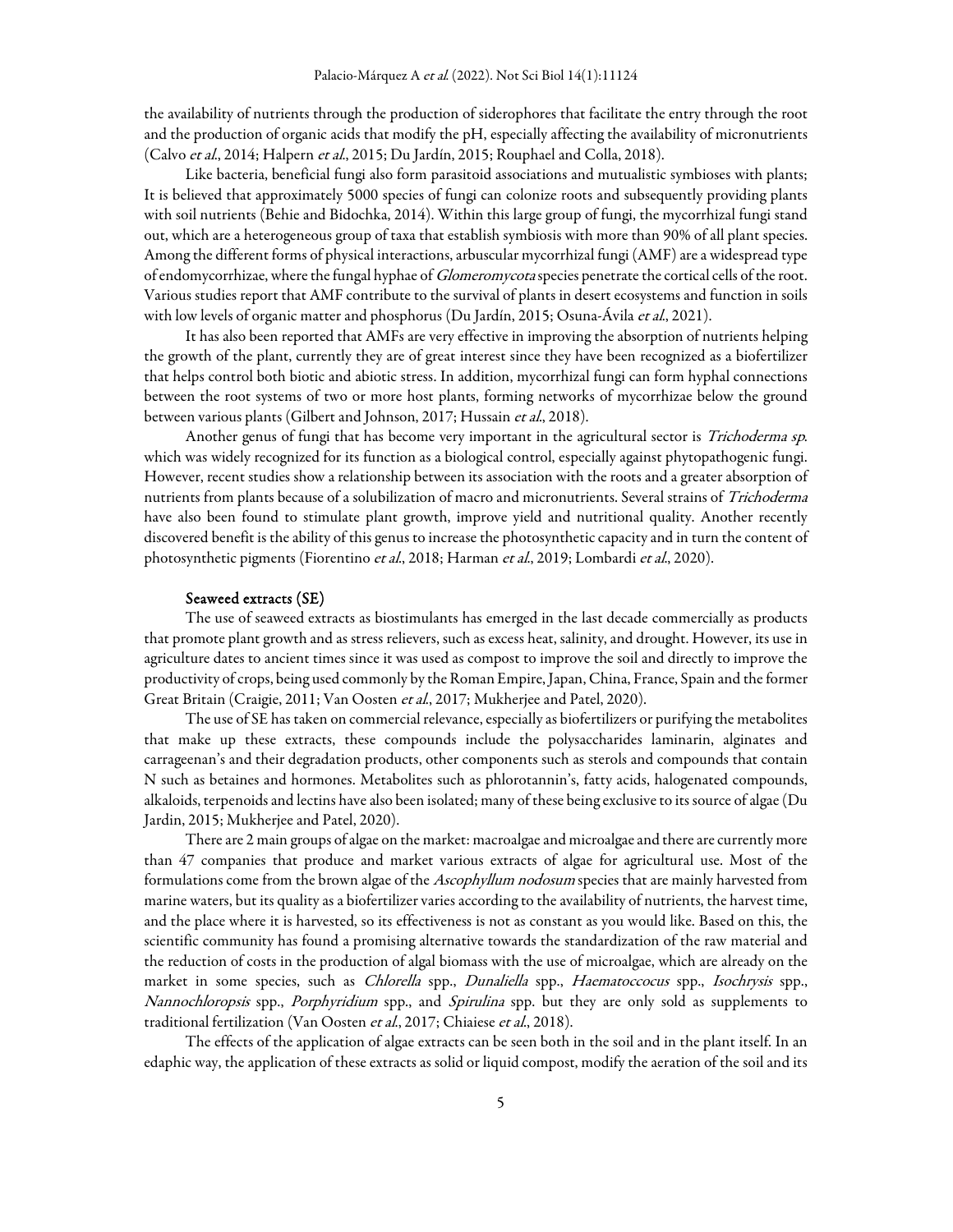water retention capacity, it also modifies the cation exchange capacity and some of the compounds have the capacity to capture heavy metals. that could become toxic to plants (Du Jardin, 2015). For their part, SEs have effects on plant growth, increase in photosynthetic activity and chlorophyll content, increases in the activity of enzymes related to nitrogen metabolism, which leads to a higher content of proteins and amino acids. Effects on flowering and the production of compounds related to antioxidant capacity have also been reported. In addition, impacts on germination, seedling establishment and development have been reported that are related to hormonal effects, which have been identified in algae extracts as cytokinin's, auxins, abscisic acid, gibberellins, and other classes of hormone-like compounds, such as sterols. and polyamines (Stirk et al., 2013; Wally et al., 2013; Mukherjee and Patel, 2020).

Another of the positive effects of using SE is the effect it has on the mechanisms responsible for the defense of the plant before stressful situations, several studies show that extracts of seaweed that contain betaines and cytokinin's can help to maintain the stability of the proteins. embedded in the cell wall and keep cells plump for longer in situations of lack of water or excessive heat. Effects on stomatal conductivity and water potential in the leaf have also been reported due to changes in potassium flux in cells (Calvo et al., 2014; Saa et al., 2015; Mukherjee and Patel, 2020).

#### Inorganic compounds

Inorganic biostimulants are all those elements that can be beneficial for plants but do not fall under the rule of essentiality. The five main beneficial elements are Al, Co, Na, Se and Si, which can be found in the soil solution as inorganic salts and recently being applied as commercial products (Marschner, 2011; Bhupenchandra et al., 2020).

Through the years, these elements have been recognized for their effects on the growth, quality and protection of crops. Its effects on abiotic stress situations have recently been studied and positive effects have been found on cell wall rigidity, osmoregulation, reduction in perspiration under water stress, thermal regulation against temperature stress, antioxidant protection, interactions with symbionts, protection against heavy metal toxicity, in addition to the synthesis and signaling of plant hormones (Du Jardin, 2015; Bhupenchandra et al., 2020).

Among this group of beneficial elements, the one most used as a biostimulant is silicon (Si), which is the second most abundant element on the earth's surface. Plants take Si in the form of silicic acid  $\text{[Si(OH)_4]}$  from the soil solution and it is easily transported to the different organs of the plant, its essentiality for plants is still under discussion, however, its positive effects on growth and productivity are widely demonstrated (Marschner, 2011; Tubana et al., 2016). One of the most important effects of Si is that it affects the chemical and biological properties of some micronutrients such as P, Al, Fe, Mn and the mobility of heavy metals, microbial activity, the stability of soil organic matter and the formation of polysilicic acids, which have a significant effect on soil texture, water retention capacity, adsorption capacity and stability of soil erosion (Swain and Rout, 2017).

Regarding the effects on plants, there are increased resistance to abiotic stress and resistance to pathogens and diseases. Effects on the absorption of nutrients such as P, Ca, K and N have also been demonstrated, especially when these are found in low amounts in the soil. Another positive effect when applying Si is that they increase the vigor and rigidity of the leaves, thus increasing light absorption and photosynthesis. It has been found that they also modulate the mobility of water, apparently due to the formation of silica gel in the cell walls, which reduces perspiration, thus avoiding the problems caused by water stress (Guntzer et al., 2012; Liang, et al. al., 2015; Albrecht, 2019).

#### Biopolymers

In recent years, many attempts have been made to substitute petroleum products in materials development, so many biopolymers such as starch, cellulose, collagen, gelatin, alginate, chitin and chitosan have been investigated, due to that they have a functionality applicable in sustainable environmental development (Croisier and Jérôme, 2013).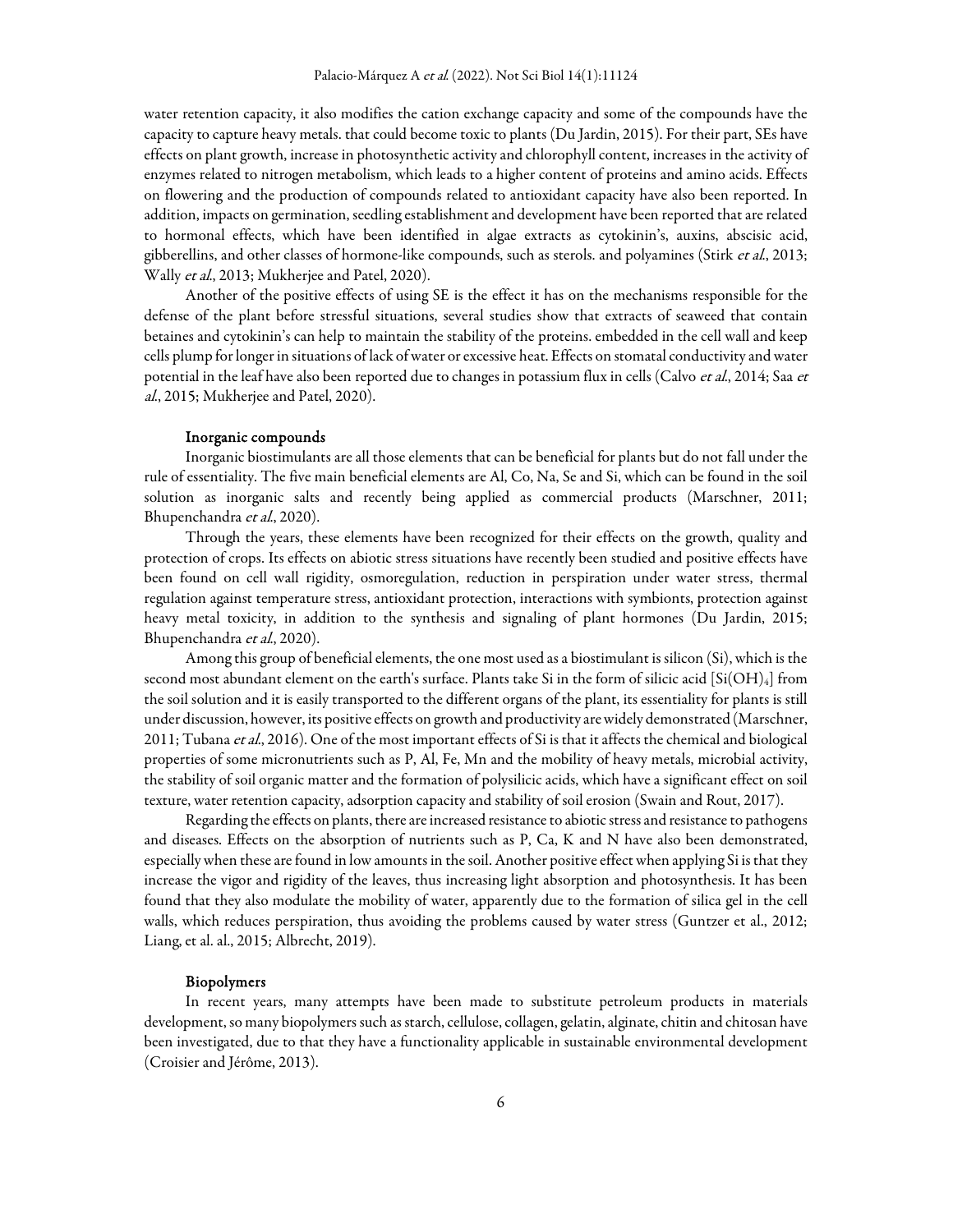In agriculture, alternatives are being sought for the use of agrochemicals through green technology or renewable nanomaterials. Synthetic polymers such as polycaprolactone, polyethylene, polyvinyl alcohol, and acrylate-based polymers are used to achieve slow release of fertilizers that allow better absorption and improvement of the soil; However, these synthetic polymers are not biodegradable, and their residues can remain in the soil for a long time, helping to pollution. It has been reported that the biopolymers, mentioned above, due to their properties have been used as covers for fertilizers and slow-release pesticides, in addition to their use as hydrogels for moisture retention in places where the climate is very arid (Sampathkumar *et al.*, 2020).

The term biopolymer is generally understood as an organic polymer that is produced naturally by living organisms or that is synthesized through waste from living things. These compounds have their main advantage in their easy degradation and that they transform into compounds that are easily found in the environment such as water, carbon dioxide or methane (Tănase *et al.*, 2014). Various studies have proven that they act as inducers that can activate the defense responses of plants and induce plants to produce disease-resistant compounds, they have also been shown to have various properties as protectors against abiotic stress. Within this group, one of the biopolymers with the greatest number of beneficial properties is chitosan (Du Jardin, 2015; Zheng et al., 2020).

### Chitosan

#### Origin and uses of chitosan

Chitosan is a crystalline linear polymer and a deacetylated form of chitin (Figure 2), which is a linear copolymer of 2-acetamido-2-deoxy-β-D-glucopyranose and 2-amino-2-deoxy-β-D- glucopyranose. Being the second most abundant renewable polymer in nature, after lignocellulosic biomass, it can be found in the exoskeletons of crustaceans, fungal cell walls and in the cuticle of insects (Croisier and Jérôme, 2013; Piras et al., 2014; Malerba and Cerana, 2016; Choudhary et al., 2017).



Figure 2. Conversion of chitin to chitosan

To become chitosan, chitin must have at least 60 degrees of deacetylation, which is done by chemical hydrolysis under severe alkaline conditions or by enzymatic hydrolysis in the presence of enzymes such as chitin deacetylase. Chitosan is identified based on its degree of deacetylation, which can vary between 60% and 90% and average molecular weight between 50 and 2000 KDa, these variations are due to its different ways of obtaining and production (Riva et al., 2011; Mármol et al., 2011; Croisier and Jérôme, 2013). These variations generate chitosan preparations in terms of the degree of deacetylation, molecular mass, degree of polymerization, viscosity, pKa value, so when talking about chitosan we do not speak of a single compound but of a group of biopolymers that are currently found. commercially available. In addition, the presence of (acetyl) amino groups within chitosan structures has been reported that would be very beneficial for chemical modifications to build sophisticated molecular architectures with wide potential for use in industry (Malerba and Cerana, 2016; Zheng *et al.*, 2020).

Chitin was first isolated in 1811, when Professor Henri Braconnot obtained it from a fungus and named it fungin. After that, Auguste Odier in 1821, gave it the name chitin after isolating it from the exoskeleton of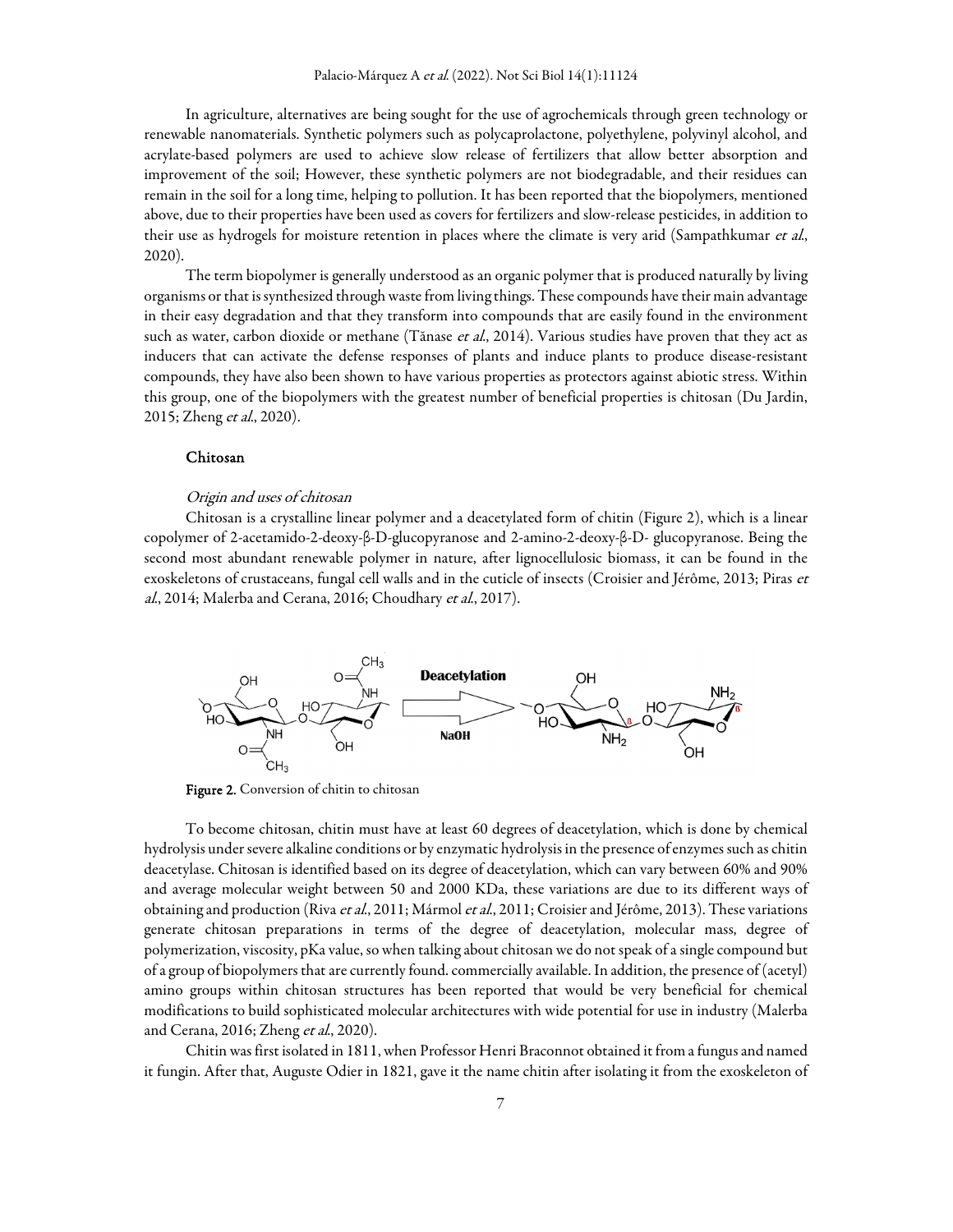insects. For its part, chitosan was discovered in 1859 by Charles Roughet, when he made chitin soluble in water, however, the term was used until 1870 and the great discoveries about these biopolymers did not arrive until 1930 and despite these Discoveries the true interest of the industry came in the 70s, when alternatives were sought to better use the biological waste of marine crustaceans (Crini, 2019; Amine et al., 2021).

Its main utility is due to its antimicrobial properties, its charge density and its film-forming or coating properties. Currently, chitosan is used in the form of solutions, suspensions, and particles, for example nanoparticles, beads, resins, sponges, hydrogels, foams, protective films, fibers, and microscopic threads. Chitosan has been commonly used in the biomedical industry, due to its proven medicinal effects. Also, for decades, its use in the food industry is well known as a thickener, gelling agent, and emulsifier, it is used in edible protective films, as a functional ingredient that provides dietary fiber due to its hypocholesterolemic effect and in industrial processes. In addition, one of the most relevant areas is its use as an adjuvant in water treatment, due to its favorable characteristics with the environment; Various studies demonstrate its role as a chelator of heavy metals and pesticides (Mármol et al., 2011; Morin-Crini et al., 2019).

#### Chitosan applications in agriculture

Because it is a friendly compound with the environment, due to its rapid degradation, low toxicity and easy obtaining, the use of chitosan in agriculture has increased in recent years. The use of chitosan in agriculture began approximately in the 90's, since bactericidal properties were found, or in some cases it hindered the growth of bacteria, delaying their effects on plants. Also, due to its chelating activity, it has been proven as an excellent fungicide and antiviral. Although its main use was to retard the release of fertilizers and pesticides (Vasconcelos, 2014; Morin-Crini et al., 2019).

The application of chitosan has been studied in many species of crops, including cereals, ornamental, fruit and medicinal plants, and its effectiveness depends on the structure and concentration of this, the plant species and the phenological stage in which plant is found. Several studies have demonstrated its property as an antiperspirant, in turn its effect as a plant growth promoter and defense system promoter in stress situations has been studied (Abu-Muriefah, 2013; Pichyangkura and Chadchawan, 2015; Saharan et al., 2016; Deshpande et al., 2017).

Chitosan and its derivatives are used in agriculture in various ways (Table 1); One of these uses is its role as a seed coating in which its antifungal role generates the ability to protect the seedlings, they also have a positive effect on the germination rate, the growth parameters, and the vigor of these. Another of its uses is as an amendment to improve the structure of soils and it was found that chitosan successfully reduces Fusarium wilt and against infections by Cylindrocladium floridanum, Alternaria solani, and Aspergillus flavus. Its uses also include the application as a foliar spray, supplement in hydroponic solutions and as a supplement in plant tissue culture medium, finding improvement in crop performance, induction of the defensive system and promotion of plant growth (Orzali et al., 2016; Morin-Crini et al., 2019).

## Physiological and biochemical effects of chitosan on crops

As mentioned above, various studies have shown that chitosan is a natural molecule that induces numerous physiological responses in plants, however, these responses depend on its structure and concentration when applied, in addition to the species and stage of development. of the plant. The mode of action of chitosan is not completely revealed, various authors suggest that the physiological effects of the application of chitosan in plants are the result of the ability of this polycationic compound to bind to a wide range of cellular components such as DNA, the plasma membrane and the constituents of the cell wall, but also to bind to specific receptors involved in the activation of defense genes, in a similar way to the defense inducers of plants (Du Jardín, 2015; Malerba and Cerana, 2016 ).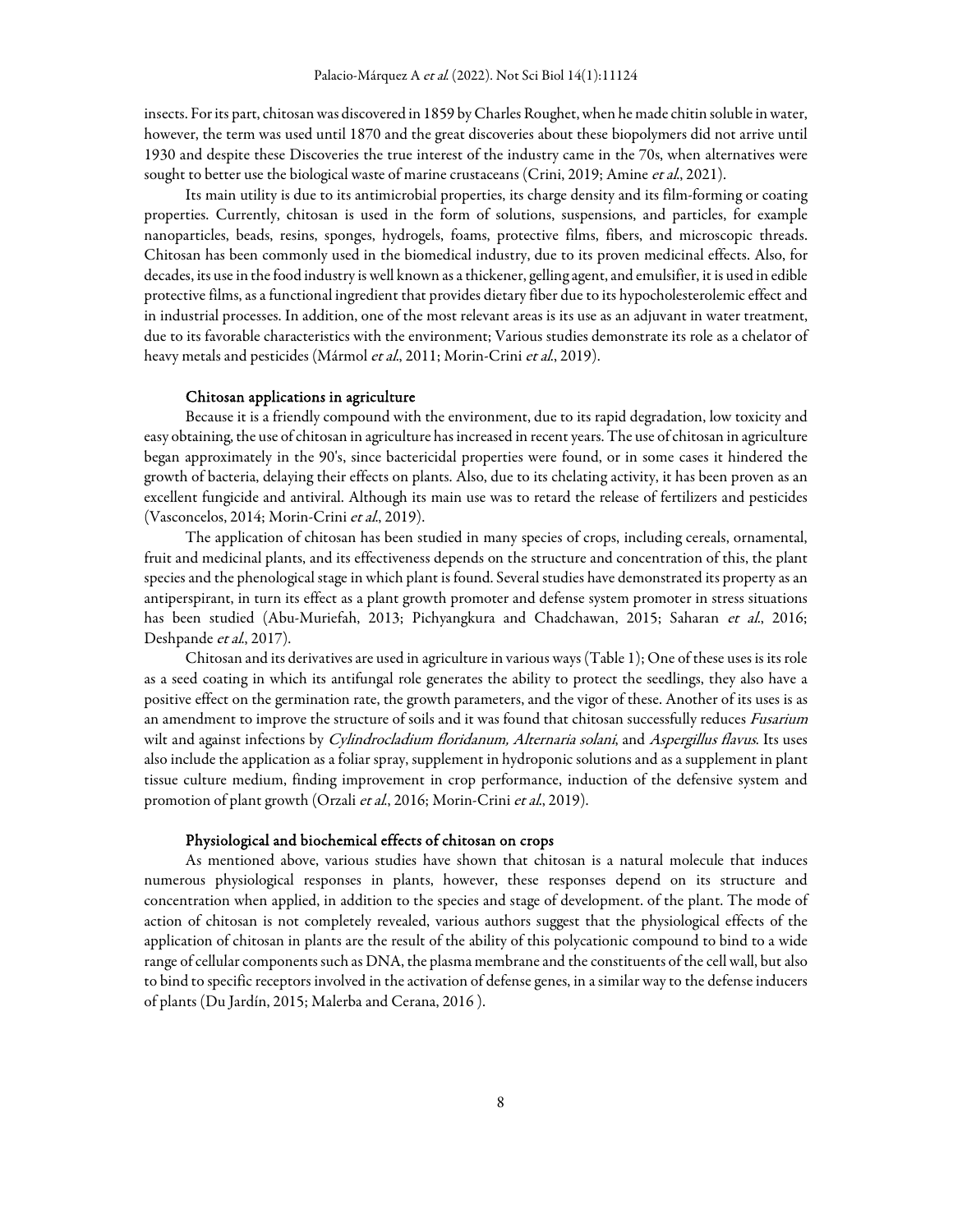| Crops                                                          | Application from                          | Results                                                                                                                                         | References                                   |
|----------------------------------------------------------------|-------------------------------------------|-------------------------------------------------------------------------------------------------------------------------------------------------|----------------------------------------------|
| Bell pepper (Capsicum<br>annuum L.) Cv. 'Yolo<br>Wonder'       | Foliar in leaves and<br>fruits            | Increase in weight, diameter and fruit<br>yield                                                                                                 | Mahmood et al.,<br>2017                      |
| Bell pepper<br>(Capsicum annuum L.) Cv.<br>'California Wonder' | Priming in seeds                          | Acceleration of germination and lower<br>incidence of fungal attacks                                                                            | Samarah et al.,<br>2016                      |
| Chilli pepper (Capsicum<br>annuum L.)                          | Foliar                                    | Increase in number of fruits, leaves and<br>chlorophyll content. In addition, it<br>reduced the incidence of attacks by<br>Phytophthora capsici | Esyanti et al.,<br>2019                      |
| Tomato (Lycopersicon<br>esculentum L.) Cv. 'PKM1'              | In vitro                                  | Protection against Alternaria solani                                                                                                            | Sathiyabama et<br>al., 2014                  |
| Tomato (Solanum<br>lycopersicum L.) Cv.<br>'Marglobe'          | Soil irrigation                           | Increase in root colonization by Pochonia<br>chlamydosporia, a parasitic fungus of<br>Meloidogyne spp.                                          | Escudero et al.,<br>2017                     |
| Tomato (Solanum<br>lycopersicum L.) Cv.<br>'BINAtomato-6'      | Foliar                                    | Increase in variables related to the yield<br>and activity of the nitrate reductase<br>enzyme                                                   | Mondal et al.,<br>2016                       |
| Tomato (Lycopersicon<br>esculentum L.)                         | Foliar                                    | Increase in biomass, yield and chlorophyll<br>content, low water stress                                                                         | Hassnain et al.,<br>2020                     |
| Cucumber<br>(Cucumis sativus L.)                               | Postharvest, as a<br>protective cover     | Maintained quality and reduced carbon<br>dioxide production                                                                                     | Olawuyi et al.,<br>2019                      |
| Cucumber<br>(Cucumis sativus L.) Cv.<br>'Celebrity F1'         | Foliar                                    | Increased quality, yield and vegetative<br>growth for two consecutive years                                                                     | Shehata et al.,<br>2012                      |
| Cucumber<br>( <i>Cucumis sativus</i> L.)                       | Foliar                                    | Maintained growth and production rates<br>under temperature stress                                                                              | Ali et al., 2020                             |
| Bean (Phaseolus vulgaris L.)                                   | Foliar                                    | Increase in variables related to growth and<br>yield under water stress                                                                         | Abu-Muriefah et<br>al., 2013                 |
| Bean (Phaseolus vulgaris L.)<br>Cv. 'Giza 3'                   | Priming                                   | Reduced the incidence of damping-off<br>and root rot                                                                                            | El-Mohamedy et<br>al., 2017                  |
| Bean (Phaseolus vulgaris L.)<br>Cv. 'Nebraska'                 | Foliar                                    | Inconsistent results on yield parameters<br>under temperature stress                                                                            | Ibrahim and<br>Ramadan, 2015                 |
| Potato (Solanum tuberosum<br>L.) Cv. 'Agria'                   | In vitro                                  | Increased fresh tuber weight and yield                                                                                                          | Amini, 2015                                  |
| Potato (Solanum tuberosum<br>L.) Cv. 'Spunta'                  | In vitro and in<br>hydroponic<br>solution | Significantly reduced the attack of various<br>species of Fusarium                                                                              | Mejdoub-<br>Trabelsi <i>et al</i> .,<br>2020 |
| Watermelon (Citrullus<br>lanatus L.) Cv. 'Jubilee'             | Hydrogel on the<br>substrate              | Increased root size and stoma width                                                                                                             | Gonzalez-Gomez<br>et al., 2017               |
| Maize (Zea mays L.) Cv.<br>ʻSuria local'                       | In vitro and foliar                       | Increase in antioxidant activity and<br>variables associated with yield                                                                         | Choudhary et al.,<br>2017b                   |
| Maize (Zea mays L.) Cv.<br>'Pioneer 3906' and 'SR03'           | Foliar                                    | Reduced the effects of salt stress                                                                                                              | Al-Tawaha <i>et al.</i> ,<br>2018            |
| Maize ( <i>Zea mays</i> L.) Cv.<br>'Giza 9'                    | Priming and foliar                        | Increased chlorophyll content and yield,<br>low salt stress                                                                                     | ALKahtani et al.,<br>2020                    |
| Rice (Oryza sativa L.)                                         | Edaphic solution                          | Increase in yield                                                                                                                               | Nguyen and<br>Tran, 2013                     |
| Rice ( <i>Oryza sativa</i> L.)                                 | In vitro                                  | Rhizoctonia solani growth reduction                                                                                                             | Liu <i>et al.</i> , 2012                     |

Table 1. Uses and benefits of the application of chitosan in agricultural crops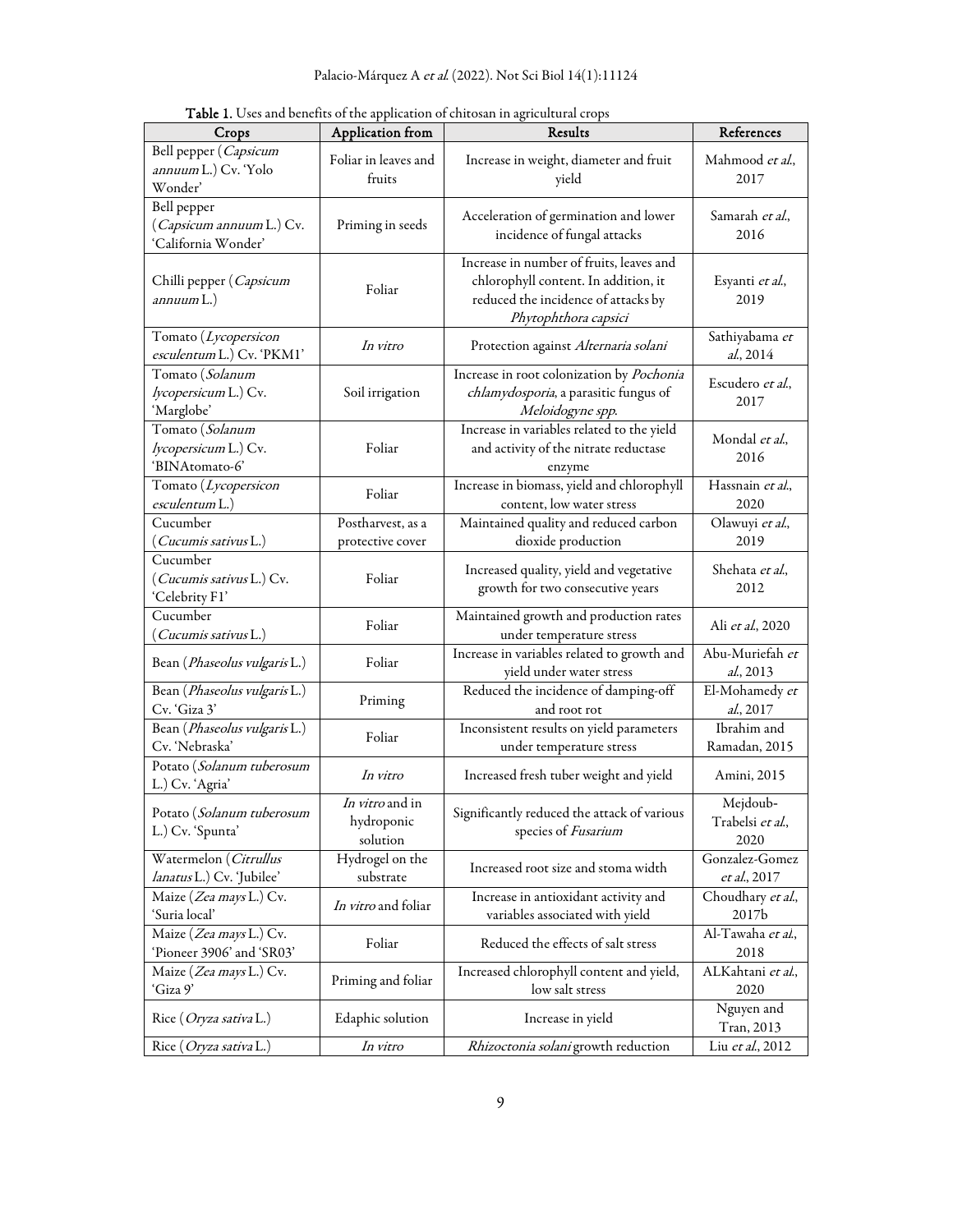More specifically, chitosan produces positive effects in plants because it induces the activity of enzymes involved in oxidative metabolism such as superoxide dismutase, peroxidase, and catalase; in addition to increasing chlorophyll levels and in turn a better photosynthetic activity (Pichyangkura and Chadchawan, 2015). It is also attributed beneficial properties in situations of water scarcity because it induces stomal closure, thus reducing perspiration and therefore water loss (Kashyap et al., 2015).

#### Effects of chitosan on plant defense inducers

For the induction of defense responses in plants, chitosan can affect gene expression by generating changes in the interaction with chromatin, and it can also bind to specific receptors. One of these receptors is a binding protein belonging to the lectin family of glycoproteins. The presence of chitosan receptors is also suggested by the rapid activation of the plasma membrane H<sup>+</sup>ATPase. Once recognized by a receptor, the signal is translated by a secondary messenger and physiological responses begin to activate (Malerba and Cerana, 2016; Hidangmayum et al., 2019).

Among the best-known responses of chitosan to cell receptors, the accumulation of hydrogen peroxide, reactive oxygen species (ROS), nitric oxide (NO) and an increase in the content of  $Ca^{2+}$  inside the cell have been demonstrated (Figure 3). The production of these compounds triggers a series of responses related to defense mechanisms in plants (Du Jardin, 2015; Pichyangkura and Chadchawan, 2015; Malerba and Cerana, 2016).



Figure 3. Processes involved in chitosan signaling

In the case of ROS, the plant treated with chitosan induces a greater activity of the enzymes related to oxidative metabolism such as superoxide dismutase (SOD), peroxidase (POX) and catalase (CAT) which, in addition to reducing the species reactive, they promote the production of malondialdehyde which in turn is responsible for reducing lipid peroxidation. Another enzyme that is affected by the application of chitosan is phenylalanine ammonium lyase (PAL), responsible for the biosynthesis of most bioactive compounds in plants; Likewise, various studies report an increase in the concentration of proline. These processes are positively related to the positive effects of chitosan in plants subjected to some type of abiotic stress, such as stress due to salinity and drought (Pichyangkura and Chadchawan; Hidangmayum et al., 2019). While the Ca<sup>2+</sup> content is responsible for regulating the activity of the enzyme callose synthase, which is responsible for producing callose, a substance responsible for repairing wounds in cells caused by mechanical damage or attack by pathogens (Malerba and Cerana, 2016; Hidangmayum et al., 2019).

On the other hand, the accumulation of NO induces the production of phosphatidic acid, which is positively related to the production of abscisic acid (ABA), a phytohormone that can produce stomatal closure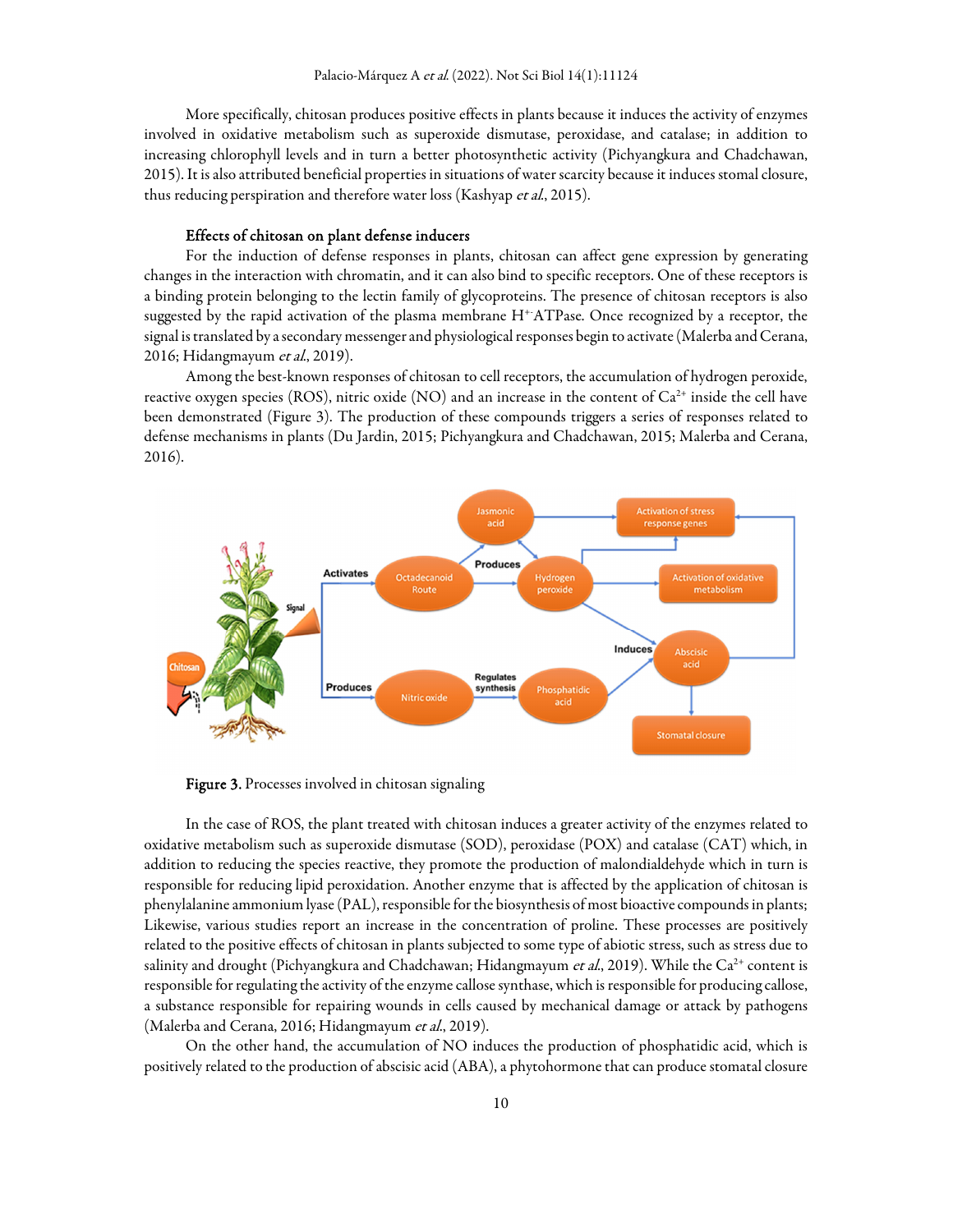and thus reducing the rate of perspiration. altering the turgor of the occlusive cells and consequently causing their closure. In turn, the production of ABA also induces the synthesis of solutes such as proline, glycine, betaine, and trehalose; which decrease the water potential of the cell, allowing it to take in water that surrounds it or retain what it already has (Wilson et al., 2014; Pichyangkura and Chadchawan, 2015). Another positive effect that chitosan produces in plants is the ability to activate plant defense genes through the octadecanoid pathway, increasing the synthesis of jasmonic acid (JA), a key compound for plants to protect themselves from attacks by pathogens, mainly insects. (Pichyangkura and Chadchawan, 2015; Hidangmayum et al., 2019).

#### Chitosan as a biofertilizer

In recent years, the use of biostimulants as fertilizers in plants has generated many investigations, chitosan has stood out among this series of compounds due to its rapid degradation through enzymatic processes without affecting the beneficial rhizosphere microbiome of the soil and induces symbiotic exchange between the plant and microorganisms (Sharif *et al.*, 2018). The large number of articles published in the last year shows that chitosan is a unique product available in large quantities and at a very economical price and has a bright future in the development of sustainable agricultural practices, and its application as a biofertilizer has been shown to have positive effects on the absorption of other nutrients without negatively affecting the environment (Malerba and Cerana, 2016; Sharif et al., 2018).

It is known that one of the main problems in agriculture is the low absorption in fertilizers, it is estimated that plants cannot absorb between 40% and 70% of nitrogen, 80-90% of phosphorus, and between 50% % and 70% of the potassium applied to the soil, this problem can be reduced by including nutrients in matrices based on chitosan; Chitosan nanoparticles combined with N, P and K were shown to delay the release, improving absorption and without negative effects on the soil (Malerba and Cerana, 2018). For their part, Ha et al. (2019) prepared chitosan nanoparticles by ionic gelling with NPK, generating a slow and controlled release nanofertilizer, resulting in a strong effect on nutrient absorption, chlorophyll content, photosynthetic activity, and growth of coffee seedlings. in a greenhouse.

Abdel-Aziz et al. (2016), used similar nanoparticles mixed with NPK, but their application was carried out in a foliar way, finding that chitosan facilitated absorption through the stomata and a mobility study using electron transmission microscopy showed that this type of fertilizer moved through the phloem from the source (leaves) to the sink organ (fruit, shoots or roots), in addition significant increases were found in the harvest index, crop index and index of the yield variables in wheat, shortening the life cycle 23.5% of the plants compared to normally fertilized plants, although this effect is related more to the application of nanoparticles than to the use of chitosan. In turn, Hussain et al. (2012), in their laboratory work, found that a combination of urea with chitosan microspheres delayed the release of the fertilizer, making this a promising mixture to analyze its effects in a field work.

#### Chitosan and its interaction with the use of iron and zinc

It is likely that the beneficial effects attributed to chitosan on plant development are due to a possible role as a carrier of nutrients and its metal chelating power. This phenomenon occurs because the structure of this compound facilitates the union of metal ions through ion exchange, complex formation and intra and intermolecular encapsulation (Liu et al., 2014; Vasconcelos, 2014; Deshpande et al., 2017).

This process has been presented in conjunction with the inclusion of metallic nanoparticles in agriculture and, as chitosan is the only natural polycationic polysaccharide, it allows an interaction with positively charged elements, which is why it has taken on great relevance within the scientific field. The implementation of these chitosan systems as nanoparticle carriers have proven to be an excellent alternative to the problem of low absorption of fertilizers and environmental pollution caused by the excessive use of agrochemicals (Velásquez, 2015).

It is known that transition metals, such as zinc (Zn), iron (Fe) and copper (Cu) are very important for the correct development of crops in general. Zn has a role as an enzymatic cofactor, participating in the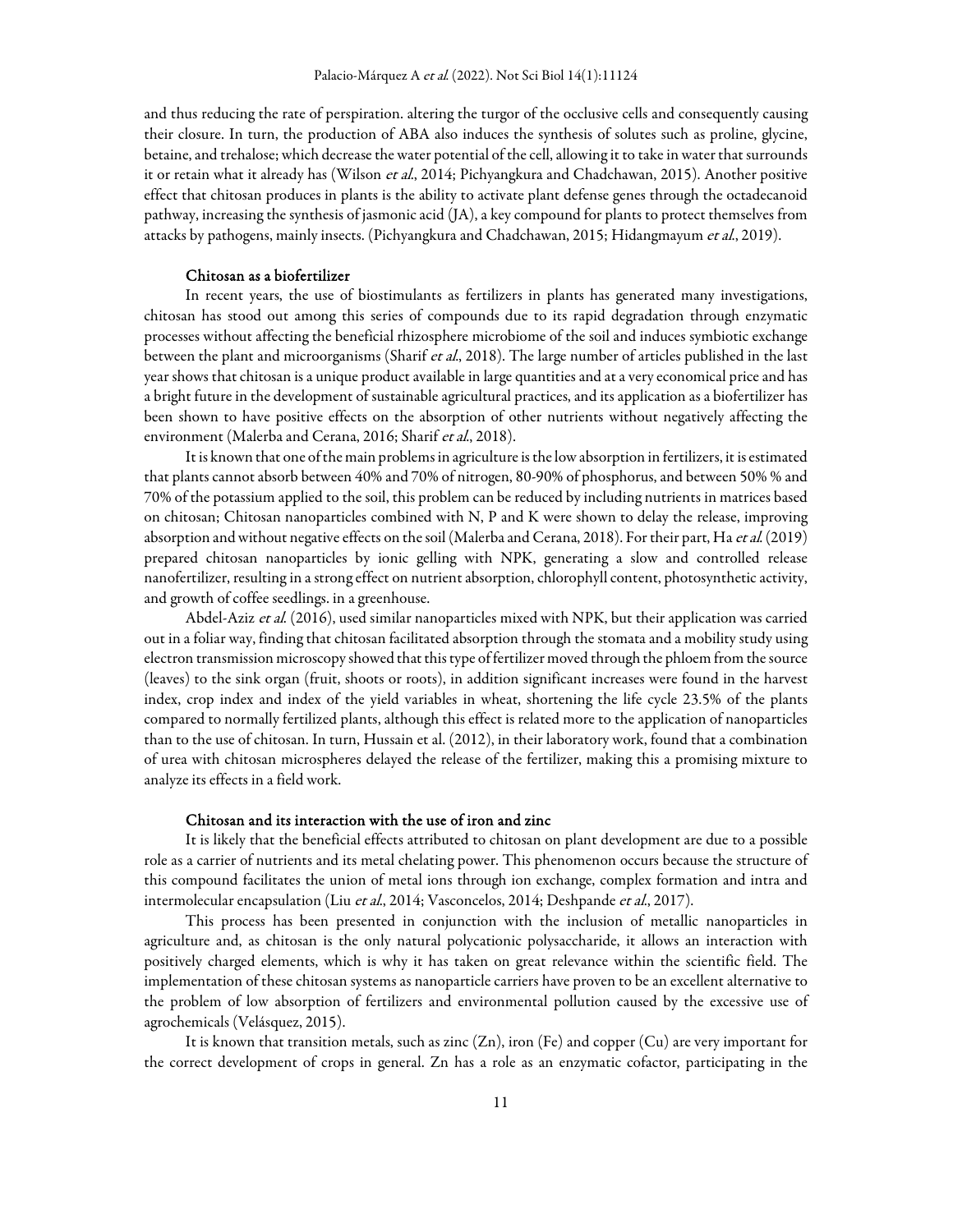reactions of key enzymes such as superoxide dismutase and alcohol dehydrogenase, it is also necessary to carry out the metabolism of nucleic acids, it has a central role in protein synthesis and is essential for photosynthesis to occur and carbohydrate metabolism in plants. For its part, Fe is a constituent of several enzymes, in addition to being a key element for the formation of chlorophyll, a fundamental compound to carry out photosynthesis. However, the absorption of these elements is limited by various factors, its application in the form of nanoparticles being a viable alternative and the chelating properties of chitosan emerge to maximize their potential (Marschner, 2011; Choudhary et al., 2017b).

There are a large number of research works that relate the use of these two micronutrients and chitosan (Table 2), finding a greater emphasis on the use of Zn because its combination has shown positive effects on production, biomass and mechanisms of plant defense (Salimi et al., 2019). In their study, Deshpande et al. (2017), showed that chitosan nanoparticles complexed with Zn, proved to be a good transporter for foliar application in wheat, in addition to that their release was slow and controlled, thus preventing the loss of nutrients. For their part, Mirbolook et al. (2020), found that when Zn chelated with chitosan and applied it both foliar and edaphic, the plants had better Zn absorption and greater root growth. Similarly, Choudhary et al. (2019), obtained a strong antifungal activity and an increase in antioxidant activity, in addition to a greater accumulation of Zn in corn plants, when applying this nutrient in a foliar way complexed with chitosan in the form of nanoparticles.

On the other hand, the combination of Fe with chitosan has not been widely studied, among the few studies where this combination was used, Salimi et al. (2019), found negative effects when they applied chitosan to the culture medium that contained Fe nanoparticles, however, when compared with the control, the results were higher in root and aerial growth.

| Nutrient  | Application form                                                  | Crops                                                     | Results                                                                                                                                 | References                   |
|-----------|-------------------------------------------------------------------|-----------------------------------------------------------|-----------------------------------------------------------------------------------------------------------------------------------------|------------------------------|
| Zn        | Encapsulated in chitosan<br>nanoparticles (priming and<br>foliar) | Maize (Zea mays L.) Cv.<br>Suria local                    | Antifungal effects, increased Zn<br>content and increased plant<br>growth                                                               | Choudhary et al.,<br>2019    |
|           | Chitosan Nanoparticles and<br>TPP * (Foliar)                      | Wheat (Triticum durum L.)<br>Cv. MACS 3125 and UC<br>1114 | Increase in the concentration of<br>Zn in grain                                                                                         | Deshpande et al.,<br>2017    |
|           | Foliar in combination with<br>chitosan and/or humic acids         | Bean ( <i>Phaseolus vulgaris</i> L.)<br>Cv. Nebraska      | Inconsistent results on<br>performance parameters under<br>temperature stress                                                           | Ibrahim and<br>Ramadan, 2015 |
|           | In the form of nanoparticles of<br>ZnO plus chitosan              | Chickpea (Cicer arietinum<br>$(L)$ Cv. GJ-62              | Antifungal activity against<br>Fussarium oxysporum and<br>promotion of plant growth                                                     | Kaur et al., 2018            |
|           | Directly to the ground in<br>combination with chitosan            | Sunflower (Helianthus L.)<br>Cv. Pioneer Hybrid 6946      | Reduced nickel levels in<br>contaminated soil and increased<br>antioxidant levels in plants                                             | Turan <i>et al.</i> , 2018   |
|           | Foliar in combination with<br>chitosan                            | Tomato (Lycopersicon<br>esculentum L.)                    | Increase in biomass and<br>enzymatic activities of SOD and<br>PAL                                                                       | Salimi et al., 2019          |
|           | In combination with amino<br>acids and chitosan                   | Bean (Phaseolus vulgaris L.)                              | Better Zn absorption and higher<br>root growth                                                                                          | Mirbolook et al.,<br>2020    |
| Fe and Zn | In culture medium plus<br>chitosan                                | Pepper (Capsicum<br>annuum L.) Cv. LJ-King                | The application of chitosan<br>favored growth when combined<br>with Zn, but did not obtain<br>positive results when combined<br>with Fe | Zhao et al., 2019            |
| Fe        | New fertilizer with chitosan and<br>silica                        | N/A                                                       | A stable fertilizer with a slow<br>release was obtained, but it is not<br>yet tested on plants                                          | Mangallo et al., 2020        |

Table 2. Effects of chitosan applied in combination with Zn and/or Fe

\* Sodium tripolyphosphate

In general, these studies position chitosan as one of the most suitable compounds to be used together with macro and micronutrients, due to its wide range of characteristics that include biocompatibility,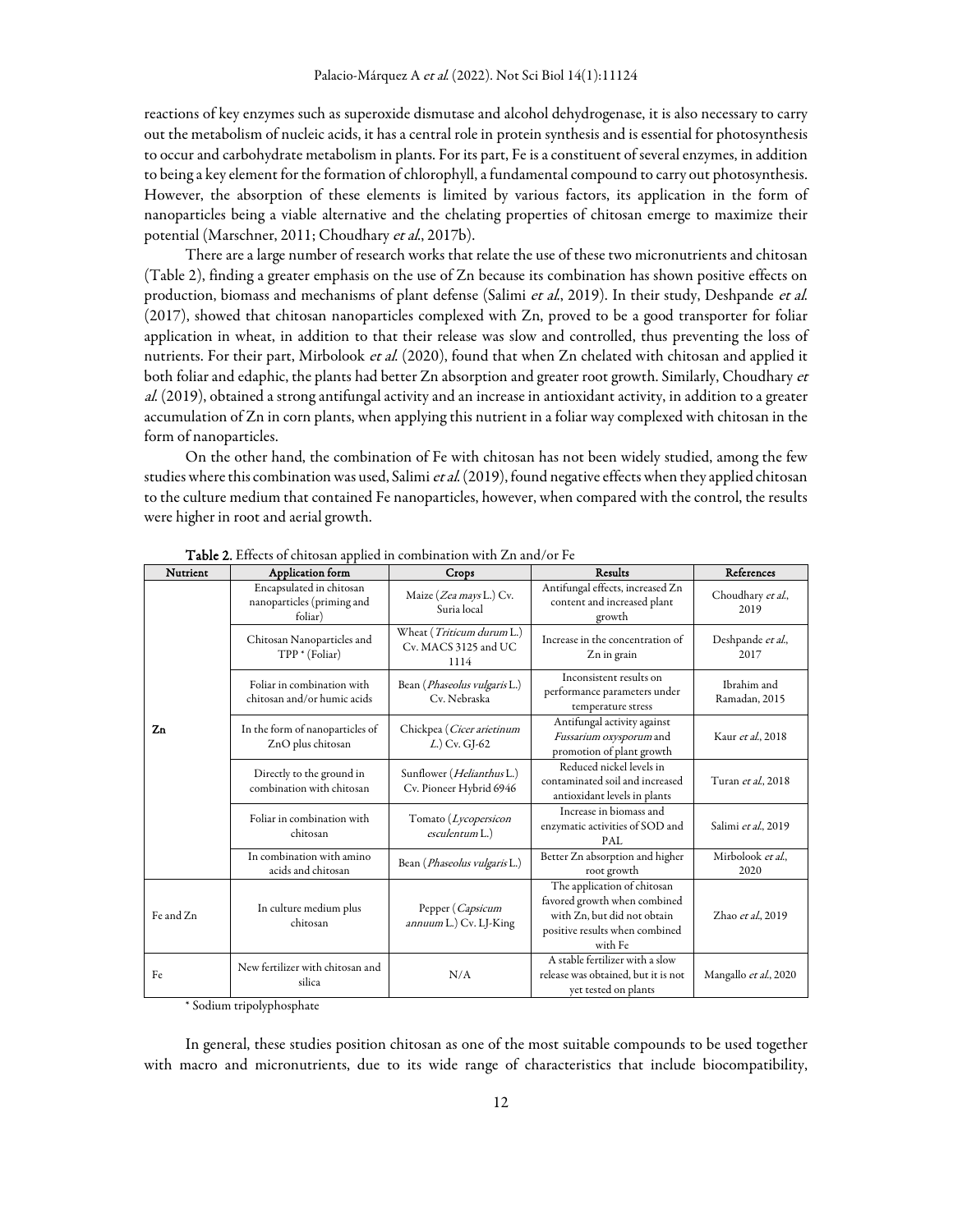biodegradability, high permeability, cost-benefit ratio, non-toxicity, and excellent film-forming ability to be used as covers, plus their uses can be expanded with pesticides, herbicides, genetic material, and plant hormones. However, there are still many challenges to make this compound an accepted commercial product, due to the continuous rejection of new technologies by producers since the production process is not yet standardized, generating a material that has different characteristics and that in turn time causes variable results, so it is necessary to continue with these studies (Mujtaba et al., 2020).

#### Conclusions

In the last 10 years. The advances in the use of chitosan are impressive, as it is a unique, inexpensive product that can be incorporated into sustainable production systems. Its physiological effects are proven and the benefits on growth, production and especially in the induction of defense of plants under stress conditions are promising for use in situations where production conditions are unfavorable, or to face the problems that the climatic situation presents us. Also, its use as a carrier of nutrients is an alternative that can be used to improve the efficiency of fertilization and achieve better absorption, especially with micronutrients that present difficulties for their absorption such as Zn, this would avoid excess fertilization that causes contamination of soils and aquifers. In addition, its effects as a fungicide, bactericide and antiviral can also be used to reduce the use of agrochemicals. However, despite these positive effects, many differences are still observed in terms of its production and the forms of application, which generates a discrepancy in the results, so it is necessary to expand the investigations to seek a homogenization in these aspects and reach the maximum potential that chitosan possesses.

# Authors' Contributions

Conceptualization: A.P.-M., E.S., D.L.O.-B.; Data Curation: A.P.-M., C.A.R.-E.; Formal analysis: A.P.- M., E.S., D.L.O.-B.; Writing original draft: A.P.-M., C.A.R.-E.; Writing-review and editing: E.S., D.L.O.-B., C.C.-M., J.P.S.-A, P.P.-R.

All authors read and approved the final manuscript.

Ethical approval (for researches involving animals or humans)

Not applicable.

#### Acknowledgements

Alejandro Palacio Márquez acknowledgements financial support given by Plant Physiology and Nutrition Laboratory of the Food and Development Research Center (CIAD Delicias) and the National Council of Science and Technology (CONACyT – Mexico).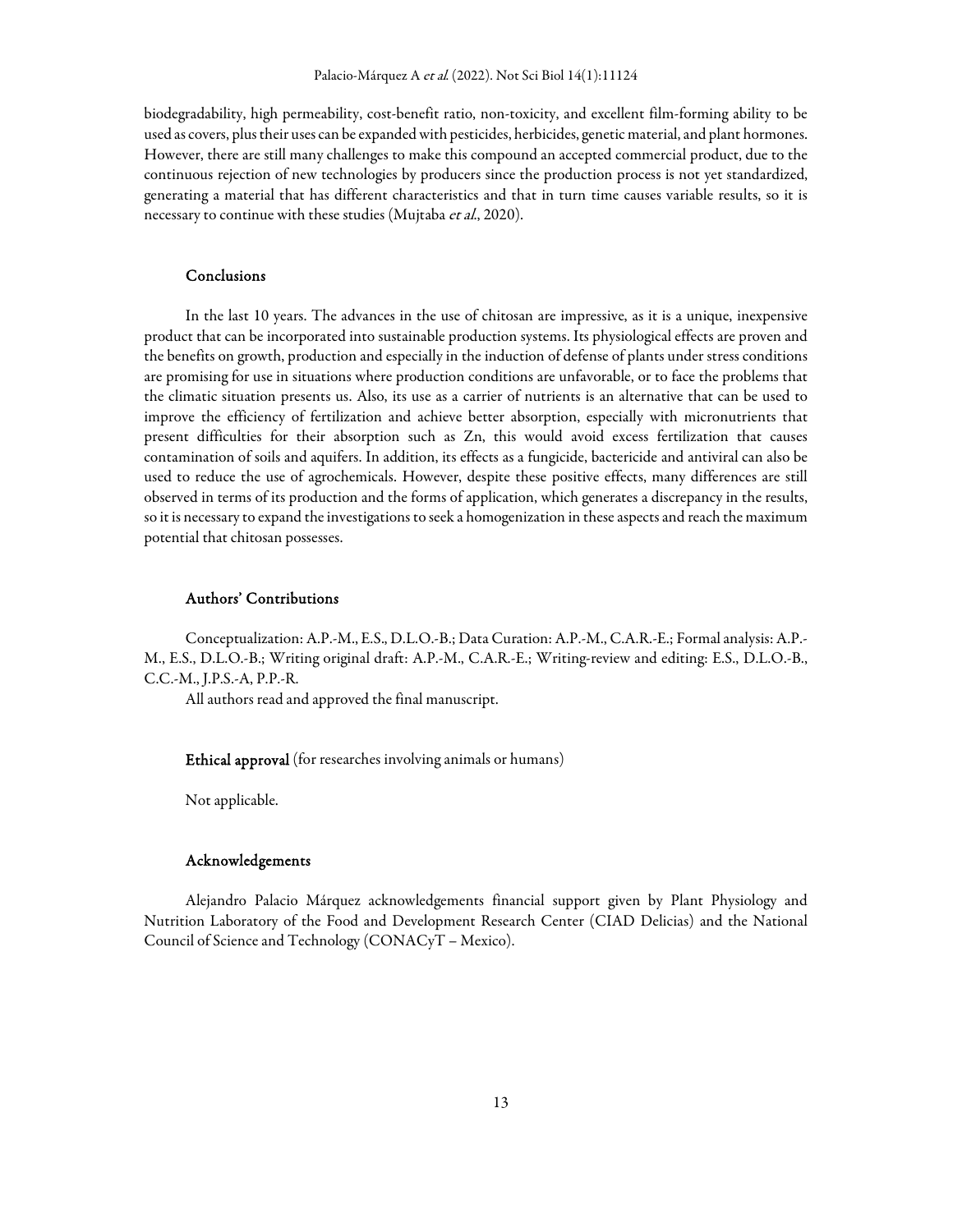### Conflict of Interests

The authors declare that there are no conflicts of interest related to this article.

# References

- Abdel-Aziz HMM, Hasaneen MNA, Omer AM (2016). Nano chitosan-NPK fertilizer enhances the growth and productivity of wheat plants grown in sandy soil. Spanish Journal of Agricultural Research 14(1):e0902. http://dx.doi.org/10.5424/sjar/2016141-8205.
- Abu-Muriefah SS (2013). Effect of chitosan on common bean (Phaseolus vulgaris L.) plants grown under water stress conditions. International Research Journal of Agricultural Science and Soil Science 3(6):192-199.
- Alavi P, Starcher M, Zachow C, Müller H, Berg G (2013). Root-microbe systems: the effect and mode of interaction of stress protecting agent (SPA) Stenotrophomonas rhizophila DSM14405T. Frontiers in Plant Science 4:141. https://doi.org/10.3389/fpls.2013.00141
- Albrecht U (2019). Plant Biostimulants: definition and overview of categories and effects. EDIS 2019(3). https://doi.org/10.32473/edis-hs1330-2019
- Ali M, Ayyub CM, Hussain Z, Hussain R, Rashid S (2020). Optimization of chitosan level to alleviate the drastic effects of heat stress in cucumber (Cucumis sativus L.). Journal of Pure and Applied Agriculture 5(1):30-38.
- ALKahtani MD, Attia KA, Hafez YM, Khan N, Eid AM, Ali MA, Abdelaal KA (2020). Chlorophyll fluorescence parameters and antioxidant defense system can display salt tolerance of salt acclimated sweet pepper plants treated with chitosan and plant growth promoting rhizobacteria. Agronomy 10(8):1180. https://doi.org/10.3390/agronomy10091325
- Al-Tawaha AR, Turk MA, Al-Tawaha ARM, Alu'datt MH, Wedyan M, Al-Ramamneh EADM, Hoang AT (2018). Using chitosan to improve growth of maize cultivars under salinity conditions. Bulgarian Journal of Agricultural Science 24(3):437-442.
- Amine R, Tarek C, Hassane E, Noureddine EH, Khadija O (2021). Chemical proprieties of biopolymers (Chitin/Chitosan) and their synergic effects with endophytic Bacillus species: unlimited applications in agriculture. Molecules 26(4):1117. https://doi.org/10.3390/molecules26041117
- Amini J (2015). Induced resistance in potato plants against verticillium wilt invoked by chitosan and Acibenzolar-Smethyl. Australian Journal of Crop Science 9(6):570-576.
- Behie SW, Bidochka MJ (2014). Nutrient transfer in plant–fungal symbioses. Trends in Plant Science 19(11):734-740. https://doi.org/10.1016/j.tplants.2014.06.007
- Berg G, Grube M, Schloter M, Smalla K (2014). Unraveling the plant microbiome: looking back and future perspectives. Frontiers in Microbiology 5:148. https://doi.org/10.3389/fmicb.2014.00148
- Bhupenchandra I, Devi SH, Basumatary A, Dutta S, Singh LK, Kalita P, ... Borah K (2020). Biostimulants: potential and prospects in agriculture. International Research Journal of Pure and Applied Chemistry 21(14):20-35. https://doi.org/10.9734/irjpac/2020/v21i1430244
- Biostimulant Coalition (2021). What are biostimulants? http://www.biostimulantcoalition.org/about/
- Bulgari R, Cocetta G, Trivellini A, Vernieri P, Ferrante A (2015). Biostimulants and crop responses: a review. Biological Agriculture & Horticulture 31(1):1-17. https://doi.org/10.1080/01448765.2014.964649
- Calvo P, Nelson L, Kloepper JW (2014). Agricultural uses of plant biostimulants. Plant and Soil 383(1):3-41. https://doi.org/10.1007/s11104-014-2131-8
- Canellas LP, Olivares FL, Aguiar NO, Jones DL, Nebbioso A, Mazzei P, Piccolo A (2015). Humic and fulvic acids as biostimulants in horticulture. Scientia Horticulturae 196:15-27. https://doi.org/10.1016/j.scienta.2015.09.013
- Chiaiese P, Corrado G, Colla G, Kyriacou MC, Rouphael Y (2018). Renewable sources of plant biostimulation: microalgae as a sustainable means to improve crop performance. Frontiers in Plant Science 9:1782. https://doi.org/10.3389/fpls.2018.01782
- Choudhary RC, Kumaraswamy RV, Kumari S, Pal A, Raliya R, Biswas P, Saharan V (2017). Synthesis, characterization, and application of chitosan nanomaterials loaded with zinc and copper for plant growth and protection. In: Nanotechnology. Springer, Singapore, pp 227-247.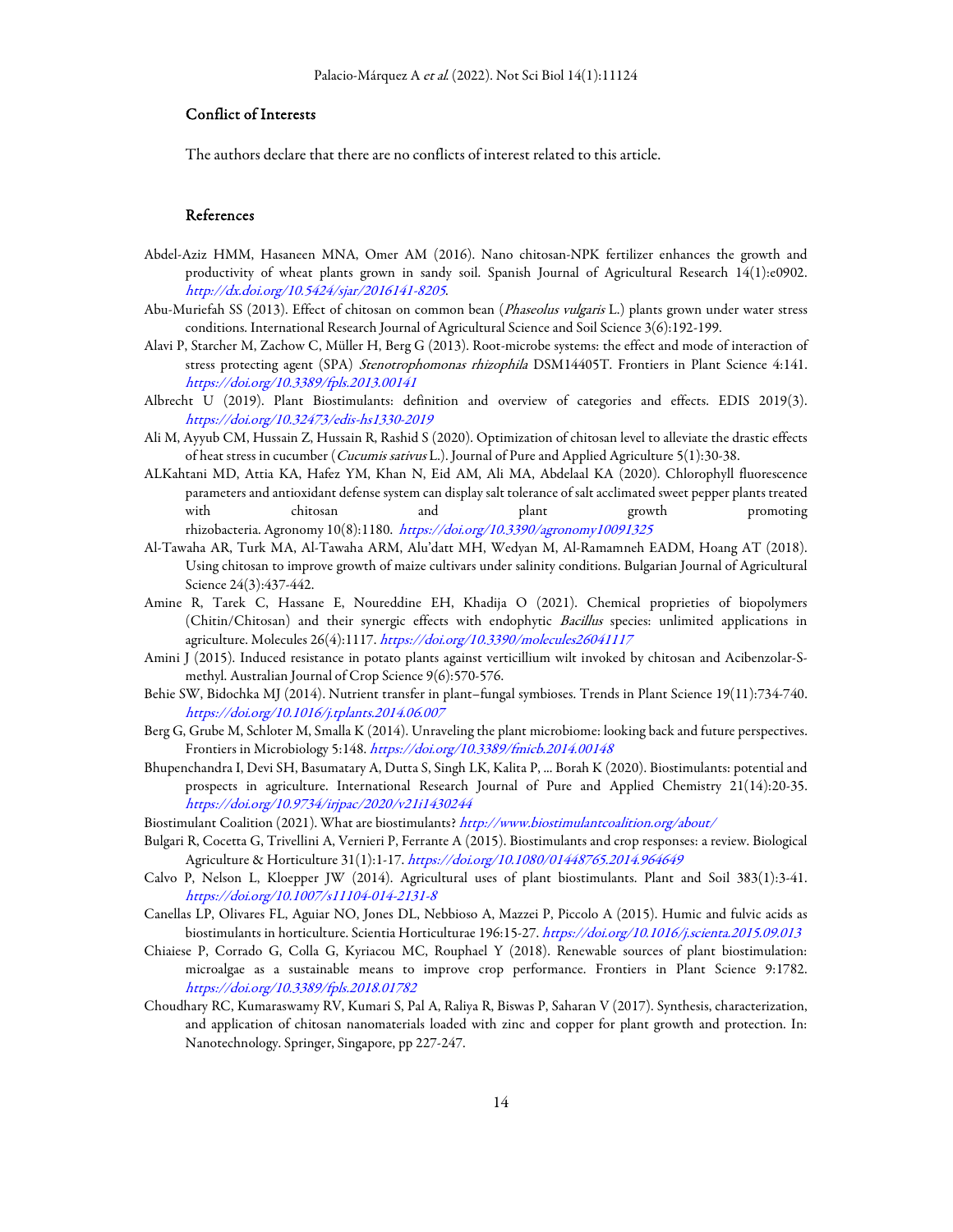- Choudhary RC, Kumaraswamy RV, Kumari S, Sharma SS, Pal A, Raliya R, Saharan V (2017b). Cu-chitosan nanoparticle boost defense responses and plant growth in maize (Zea mays L.). Scientific Reports 7(1):1-11. https://doi.org/10.1038/s41598-017-08571-0
- Choudhary RC, Kumaraswamy RV, Kumari S, Sharma SS, Pal A, Raliya R, ... Saharan V (2019). Zinc encapsulated chitosan nanoparticle to promote maize crop yield. International Journal of Biological Macromolecules 127:126- 135. https://doi.org/10.1016/j.ijbiomac.2018.12.274
- Craigie JS (2011). Seaweed extract stimuli in plant science and agriculture. Journal of Applied Phycology 23(3):371-393. https://doi.org/10.1007/s10811-010-9560-4
- Crini G (2019). Historical review on chitin and chitosan biopolymers. Environmental Chemistry Letters. https://doi.org/10.1007/s10311-019-00901-0
- Croisier F, Jérôme C (2013). Chitosan-based biomaterials for tissue engineering. European Polymer Journal 49(4):780- 792. https://doi.org/10.1016/j.eurpolymj.2012.12.009
- Deshpande P, Dapkekar A, Oak MD, Paknikar KM, Rajwade JM (2017). Zinc complexed chitosan/TPP nanoparticles: a promising micronutrient nanocarrier suited for foliar application. Carbohydrate Polymers 165:394-401. https://doi.org/10.1016/j.carbpol.2017.02.061
- Drobek M, Frąc M, Cybulska J (2019). Plant biostimulants: Importance of the quality and yield of horticultural crops and the improvement of plant tolerance to abiotic stress - A review. Agronomy  $9(6):335$ . https://doi.org/10.3390/agronomy9060335
- Du Jardin P (2015). Plant biostimulants: definition, concept, main categories and regulation. Scientia Horticulturae 196:3-14. https://doi.org/10.1016/j.scienta.2015.09.021
- Economic Overview of the European Biostimulants Market EBIC (2021). Retrieved 4 March 2021, from https://biostimulants.eu/highlights/economic-overview-of-the-european-biostimulants-market/
- El-Mohamedy RSR, Shafeek MR, Abd El-Samad EEDH, Salama DM, Rizk FA (2017). Field application of plant resistance inducers (PRIs) to control important root rot diseases and improvement growth and yield of green bean (Phaseolus vulgaris L.). Australian Journal of Crop Science 11(5):496-505. https://doi.org/10.21475/AJCS.17.11.05.P260
- Escudero N, Lopez-Moya F, Ghahremani Z, Zavala-Gonzalez EA, Alaguero-Cordovilla A, Ros-Ibañez C, ... Lopez-Llorca LV (2017). Chitosan increases tomato root colonization by *Pochonia chlamydosporia* and their combination reduces root-knot nematode damage. Frontiers in Plant Science 8:1415. https://doi.org/10.3389/fpls.2017.01415
- Esyanti RR, Dwivany FM, Mahani S, Nugrahapraja H, Meitha K (2019). Foliar application of chitosan enhances growth and modulates expression of defense genes in chilli pepper (Capsicum annuum L.). Australian Journal of Crop Science 13(1): 55-60. https://doi.org/10.21475/ajcs.19.13.01.p1169
- FAO (2019). ODS 2. Hambre cero | Objetivos de Desarrollo Sostenible | Organización de las Naciones Unidas para la Alimentación y la Agricultura. [Zero hunger | Sustainable Development Goals | Food and Agriculture Organization of the United Nations.]. Retrieved 2021 March 2 from: http://www.fao.org/sustainabledevelopment-goals/goals/goal-2/es/
- Fiorentino N, Ventorino V, Woo SL, Pepe O, De Rosa A, Gioia L, ... Rouphael Y (2018). Trichoderma-based biostimulants modulate rhizosphere microbial populations and improve N uptake efficiency, yield, and nutritional quality of leafy vegetables. Frontiers in Plant Science 9:743. https://doi.org/10.3389/fpls.2018.00743
- Gilbert L, Johnson D (2017). Plant–plant communication through common mycorrhizal networks. Advances in Botanical Research 82:83-97. https://doi.org/10.1016/bs.abr.2016.09.001
- Gonzalez-Gomez H, Ramirez-Godina F, Ortega-Ortiz H, Benavides-Mendoza A, Robledo-Torres V, Cabrera-De la Fuente M (2017). Use of chitosan-PVA hydrogels with copper nanoparticles to improve the growth of grafted watermelon. Molecules 22(7):1031. https://doi.org/10.3390/molecules22071031
- Guntzer F, Keller C, Meunier JD (2012). Benefits of plant silicon for crops: a review. Agronomy for Sustainable Development 32(1):201-213. https://doi.org/10.1007/s13593-011-0039-8
- Ha NMC, Nguyen TH, Wang SL, Nguyen AD (2019). Preparation of NPK nanofertilizer based on chitosan nanoparticles and its effect on biophysical characteristics and growth of coffee in green house. Research on Chemical Intermediates 45(1):51-63. https://doi.org/10.1007/s11164-018-3630-7
- Halpern M, Bar-Tal A, Ofek M, Minz D, Muller T, Yermiyahu U (2015). The use of biostimulants for enhancing nutrient uptake. Advances in Agronomy 130:141-174. https://doi.org/10.1016/bs.agron.2014.10.001
- Harman GE, Doni F, Khadka RB, Uphoff N (2019). Endophytic strains of Trichoderma increase plants' photosynthetic capability. Journal of Applied Microbiology 130:529-546. https://doi.org/10.1111/jam.14368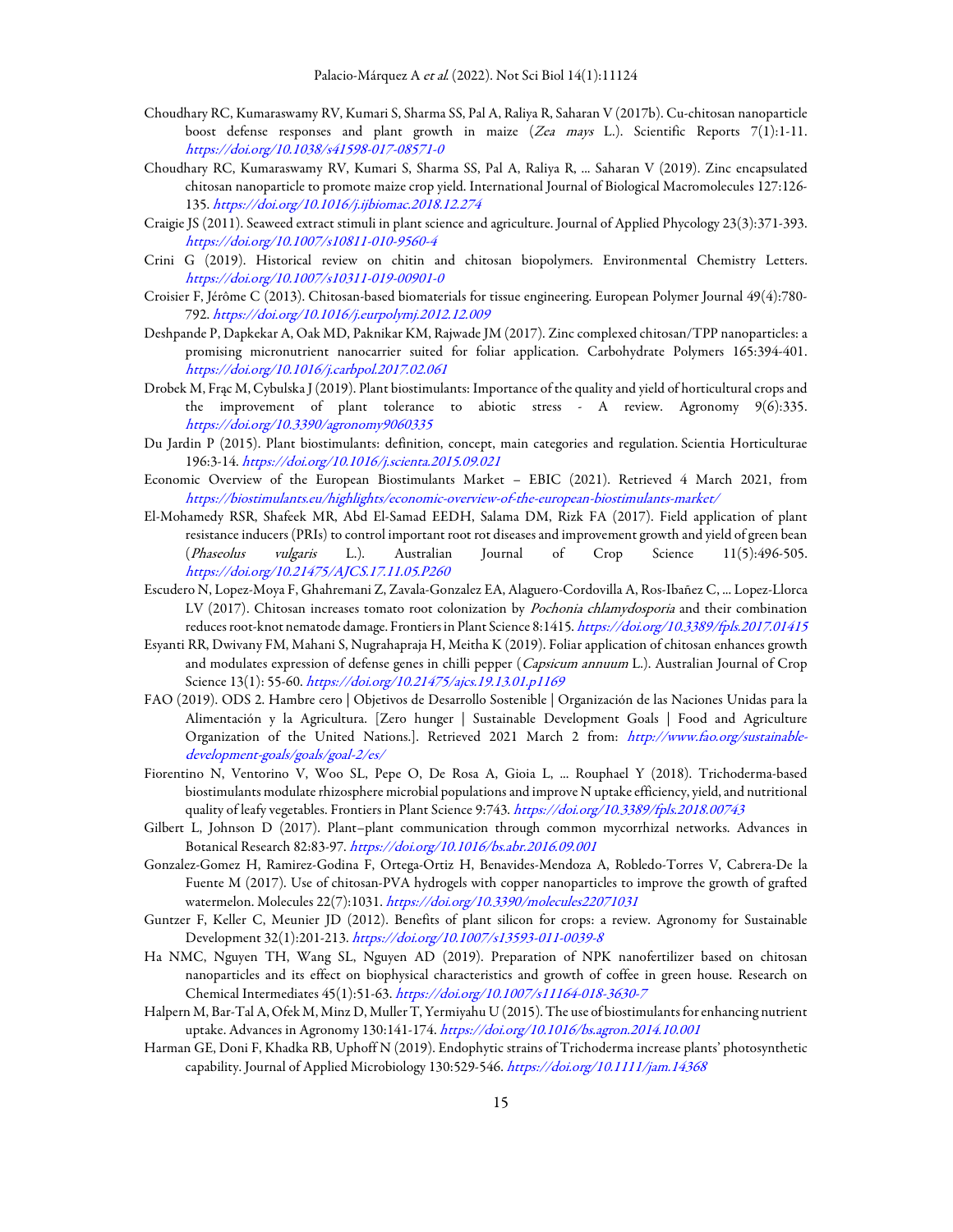- Hassnain M, Alam I, Ahmad A, Basit I, Ullah N, Alam I, ... Shair MM (2020). Efficacy of chitosan on performance of tomato (Lycopersicon esculentum L.) plant under water stress condition. Pakistan Journal of Agricultural Research 33(1):27-41. http://doi.org/10.17582/journal.pjar/2020/33.1.27.41
- Hidangmayum A, Dwivedi P, Katiyar D, Hemantaranjan A (2019). Application of chitosan on plant responses with special reference to abiotic stress. Physiology and Molecular Biology of Plants 25(2):313-326. https://doi.org/10.1007/s12298-018-0633-1
- Hussain MR, Devi RR, Maji TK (2012). Controlled release of urea from chitosan microspheres prepared by emulsification and cross-linking method. Iranian Polymer Journal 21(8):473-479. https://doi.org/10.1007/s13726-012-0051-0
- Hussain S, Sharif M, Ahmad W, Khan F, Nihar H (2018). Soil and plants nutrient status and wheat growth after mycorrhiza inoculation with and without vermicompost. Journal of Plant Nutrition 41(12):1534-1546. https://doi.org/10.1080/01904167.2018.1459687
- Ibrahim EA, Ramadan WA (2015). Effect of zinc foliar spray alone and combined with humic acid or/and chitosan on growth, nutrient elements content and yield of dry bean (Phaseolus vulgaris L.) plants sown at different dates. Scientia Horticulturae 184:101-105. https://doi.org/10.1016/j.scienta.2014.11.010
- Jindo K, Martim SA, Navarro EC, Pérez-Alfocea F, Hernandez T, Garcia C, ... Canellas LP (2012). Root growth promotion by humic acids from composted and non-composted urban organic wastes. Plant and Soil 353(1):209- 220. https://doi.org/10.1007/s11104-011-1024-3
- Kashyap PL, Xiang X, Heiden P (2015). Chitosan nanoparticle-based delivery systems for sustainable agriculture. International Journal of Biological Macromolecules 77:36-51. https://doi.org/10.1016/j.ijbiomac.2015.02.039
- Kaur P, Duhan JS, Thakur R (2018). Comparative pot studies of chitosan and chitosan-metal nanocomposites as nanoagrochemicals against fusarium wilt of chickpea (Cicer arietinum L.). Biocatalysis and Agricultural Biotechnology 14:466-471. https://doi.org/10.1016/j.bcab.2018.04.014
- Liang Y, Nikolic M, Bélanger R, Gong H, Song A (2015). Silicon in agriculture. Dordrecht, Springer. https://doi.org/10.1007/978-94-017-9978-2
- Liu D, Li Z, Zhu Y, Li Z, Kumar R (2014). Recycled chitosan nanofibril as an effective Cu (II), Pb (II) and Cd (II) ionic chelating agent: adsorption and desorption performance. Carbohydrate Polymers 111:469-476. https://doi.org/10.1016/j.carbpol.2014.04.018
- Liu H, Tian W, Li B, Wu G, Ibrahim M, Tao Z, ... Sun G (2012). Antifungal effect and mechanism of chitosan against the rice sheath blight pathogen, Rhizoctonia solani. Biotechnology Letters 34(12):2291-2298. https://doi.org/10.1007/s10529-012-1035-z
- Lombardi N, Caira S, Troise AD, Scaloni A, Vitaglione P, Vinale F, ... Woo SL (2020). Trichoderma applications on strawberry plants modulate the physiological processes positively affecting fruit production and quality. Frontiers in Microbiology 11:1364. https://doi.org/10.3389/fmicb.2020.01364
- Mahmood N, Abbasi NA, Hafiz IA, Ali I, Zakia S (2017). Effect of biostimulants on growth, yield and quality of bell pepper cv. Yolo Wonder. Pakistan Journal of Agricultural Sciences 54(2):311-317.
- Malerba M, Cerana R (2016). Chitosan effects on plant systems. International Journal of Molecular Sciences 17(7): 996. https://doi.org/10.3390/ijms17070996
- Malerba M, Cerana R (2018). Recent advances of chitosan applications in plants. Polymers 10(2):118. https://doi.org/10.3390/polym10020118
- Mangallo B, Mallongi A, Musaad I, Taberima S (2020). Slow released fertilizer of  $Fe^{2+}$  and Mn<sup>2+</sup> from composite micronutrient chitosan-silica. Systematic Reviews in Pharmacy 11(9):494-498. http://repository.unipa.ac.id:8080/xmlui/handle/123456789/694
- Mármol Z, Páez G, Rincón M, Araujo K, Aiello C, Chandler C, Gutiérrez E (2011). Quitina y Quitosano polímeros amigables. Una revisión de sus aplicaciones [Chitin and chitosan friendly polymers. A review of your applications]. Revista Tecnocientífica URU 1:53-58.
- Marschner H (2011). Marschner's mineral nutrition of higher plants. Academic Press.
- Mejdoub‐Trabelsi B, Touihri S, Ammar N, Riahi A, Daami‐Remadi M (2020). Effect of chitosan for the control of potato diseases caused by Fusarium species. Journal of Phytopathology 168(1):18-27. https://doi.org/10.1111/jph.12847
- Méndez-Argüello B, Lira-Saldivar RH (2019). Uso potencial de la zeolita en la agricultura sustentable de la nueva revolución verde [Potential use of zeolite in sustainable agriculture of the new green revolution]. Ecosistemas y Recursos Agropecuarios 6(17): 191-193. https://doi.org/10.19136/era.a6n17.1810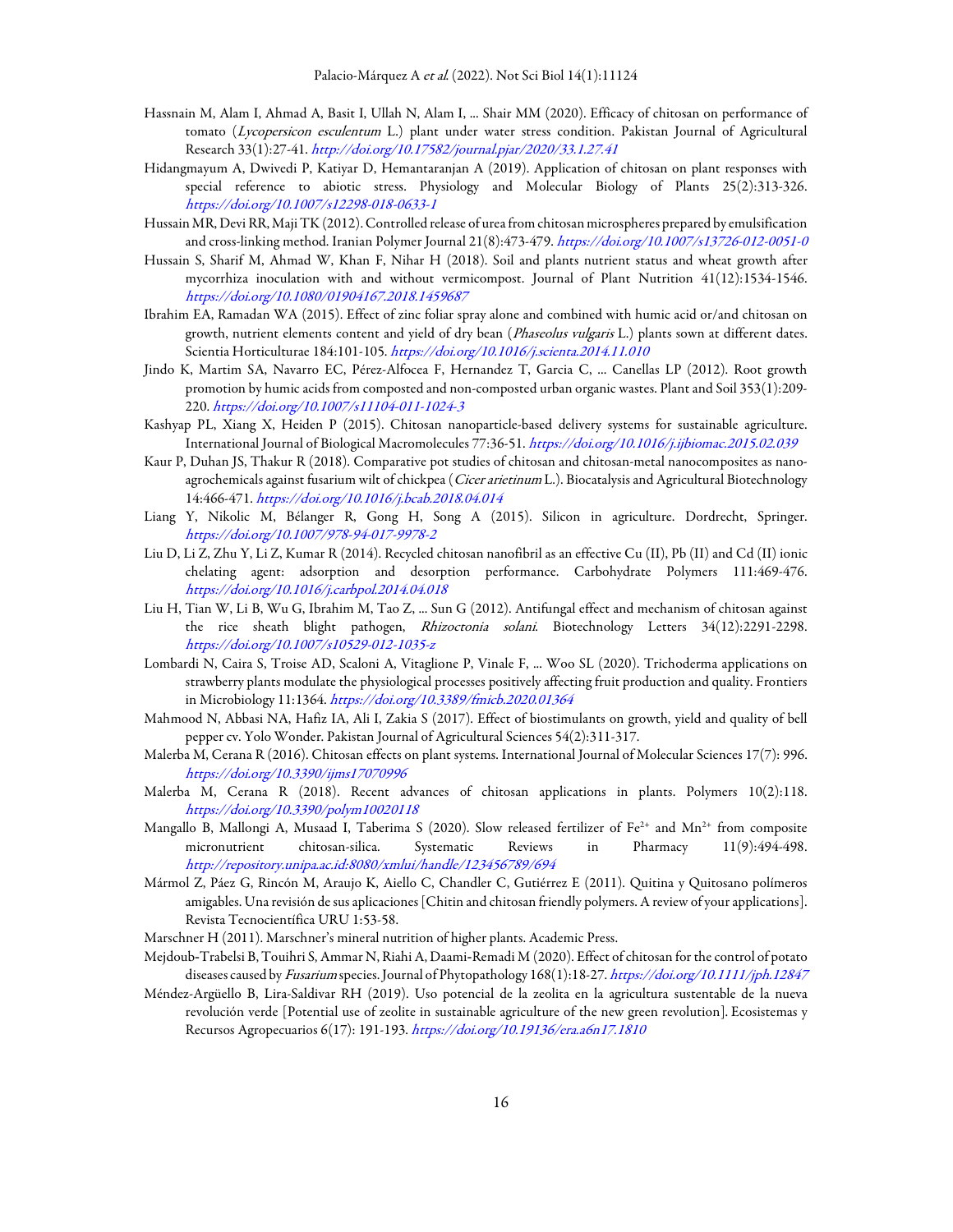- Mirbolook A, Rasouli-Sadaghiani M, Sepehr E, Lakzian A, Hakimi M (2020). Synthesized Zn(II)-amino acid and chitosan chelates to increase Zn uptake by bean (*Phaseolus vulgaris*) plants. Journal of Plant Growth Regulation 40:831-847. https://doi.org/10.1007/s00344-020-10151-y
- Mondal M, Puteh AB, Dafader NC (2016). Foliar application of chitosan improved morphophysiological attributes and yield in summer tomato (Solanum lycopersicum). Pakistan Journal of Agricultural Sciences 53(2):339-344. https://doi.org/10.21162/PAKJAS/16.2011
- Morin-Crini N, Lichtfouse E, Torri G, Crini G (2019). Applications of chitosan in food, pharmaceuticals, medicine, cosmetics, agriculture, textiles, pulp and paper, biotechnology, and environmental chemistry. Environmental Chemistry Letters 17(4):1667-1692. https://doi.org/10.1007/s10311-019-00904-x
- Mujtaba M, Khawar KM, Camara MC, Carvalho LB, Fraceto LF, Morsi RE, … Wang D (2020). Chitosan-based delivery systems for plants: A brief overview of recent advances and future directions. International Journal of Biological Macromolecules 154:683-697. https://doi.org/10.1016/j.ijbiomac.2020.03.128
- Mukherjee A, Patel JS (2020). Seaweed extract: biostimulator of plant defense and plant productivity. International Journal of Environmental Science and Technology 17(1):553-558. https://doi.org/10.1007/s13762-019-02442 z
- Nguyen VT, Tran TH (2013). Application of chitosan solutions for rice production in Vietnam. African Journal of Biotechnology 12(4):382-384. https://doi.org/10.5897/ajb12.2884
- Olawuyi IF, Park JJ, Lee JJ, Lee WY (2019). Combined effect of chitosan coating and modified atmosphere packaging on fresh-cut cucumber. Food Science & Nutrition 7(3):1043-1052. https://doi.org/10.1002/fsn3.937
- Orzali L, Corsi B, Forni C, Riccioni L (2017). Chitosan in agriculture: a new challenge for managing plant disease. Biological Activities and Application of Marine Polysaccharides 17-36. https://doi.org/10.5772/66840
- Osuna-Ávila P, Flores-Margez JP, Corral-Díaz B (2021). Dinámica estacional de micorrizas arbusculares y hongos septados endofíticos oscuros en asociación con raíces de *Solanum elaeagnifolium* Cav. [Seasonal dynamics of arbuscular mycorrhizae and dark endophytic septate fungi in association with roots of Solanum elaeagnifolium Cav.] Botanical Sciences 99(2):291-304. https://doi.org/10.17129/botsci.2769
- Pichyangkura R, Chadchawan S (2015). Biostimulant activity of chitosan in horticulture. Scientia Horticulturae 196:49- 65. https://doi.org/10.1016/j.scienta.2015.09.031
- Piras AM, Maisetta G, Sandreschi S, Esin S, Gazzarri M, Batoni G, Chiellini F (2014). Preparation, physical–chemical and biological characterization of chitosan nanoparticles loaded with lysozyme. International Journal of Biological Macromolecules 67:124-131. https://doi.org/10.1016/j.ijbiomac.2014.03.016
- Quilty JR, Cattle SR (2011). Use and understanding of organic amendments in Australian agriculture: a review. Soil Research 49(1):1-26. https://doi.org/10.1071/SR10059
- Reyes GE, Cortés JD (2017). Intensidad en el uso de fertilizantes en América Latina y el Caribe (2006-2012) [Fertilizer use intensity in Latin America and the Caribbean]. Bioagro 29(1):45-52.
- Riva R, Ragelle H, des Rieux A, Duhem N, Jérôme C, Préat V (2011). Chitosan and chitosan derivatives in drug delivery and tissue engineering. In: Chitosan for biomaterials II. Springer, Berlin, Heidelberg, pp 19-44.
- Rose MT, Patti AF, Little KR, Brown AL, Jackson WR, Cavagnaro TR (2014). A meta-analysis and review of plantgrowth response to humic substances. Advances in Agronomy 37-89. https://doi.org/10.1016/b978-0-12- 800138-7.00002-4
- Rouphael Y, Colla G (2018). Synergistic biostimulatory action: Designing the next generation of plant biostimulants for sustainable agriculture. Frontiers in Plant Science 9:1655. https://doi.org/10.3389/fpls.2018.01655
- Ruzzi M, Aroca R (2015). Plant growth-promoting rhizobacteria act as biostimulants in horticulture. Scientia Horticulturae 196:124-134. https://doi.org/10.1016/j.scienta.2015.08.042
- Saa S, Rio OD, Castro S, Brown PH (2015). Foliar application of microbial and plant based biostimulants increases growth and potassium uptake in almond (Prunus dulcis [Mill.] DA Webb). Frontiers in Plant Science 6:87. https://doi.org/10.3389/fpls.2015.00087
- Saharan V, Kumaraswamy RV, Choudhary RC, Kumari S, Pal A, Raliya R, Biswas P (2016). Cu-chitosan nanoparticle mediated sustainable approach to enhance seedling growth in maize by mobilizing reserved food. Journal of Agricultural and Food Chemistry 64(31):6148-6155. https://doi.org/10.1021/acs.jafc.6b02239
- Salimi A, Oraghi-Ardebili Z, Salehibakhsh M (2019). Potential benefits of foliar application of chitosan and Zinc in tomato. Iranian Journal of Plant Physiology 9(2):2703-2708. https://doi.org/10.22034/IJPP.2019.664574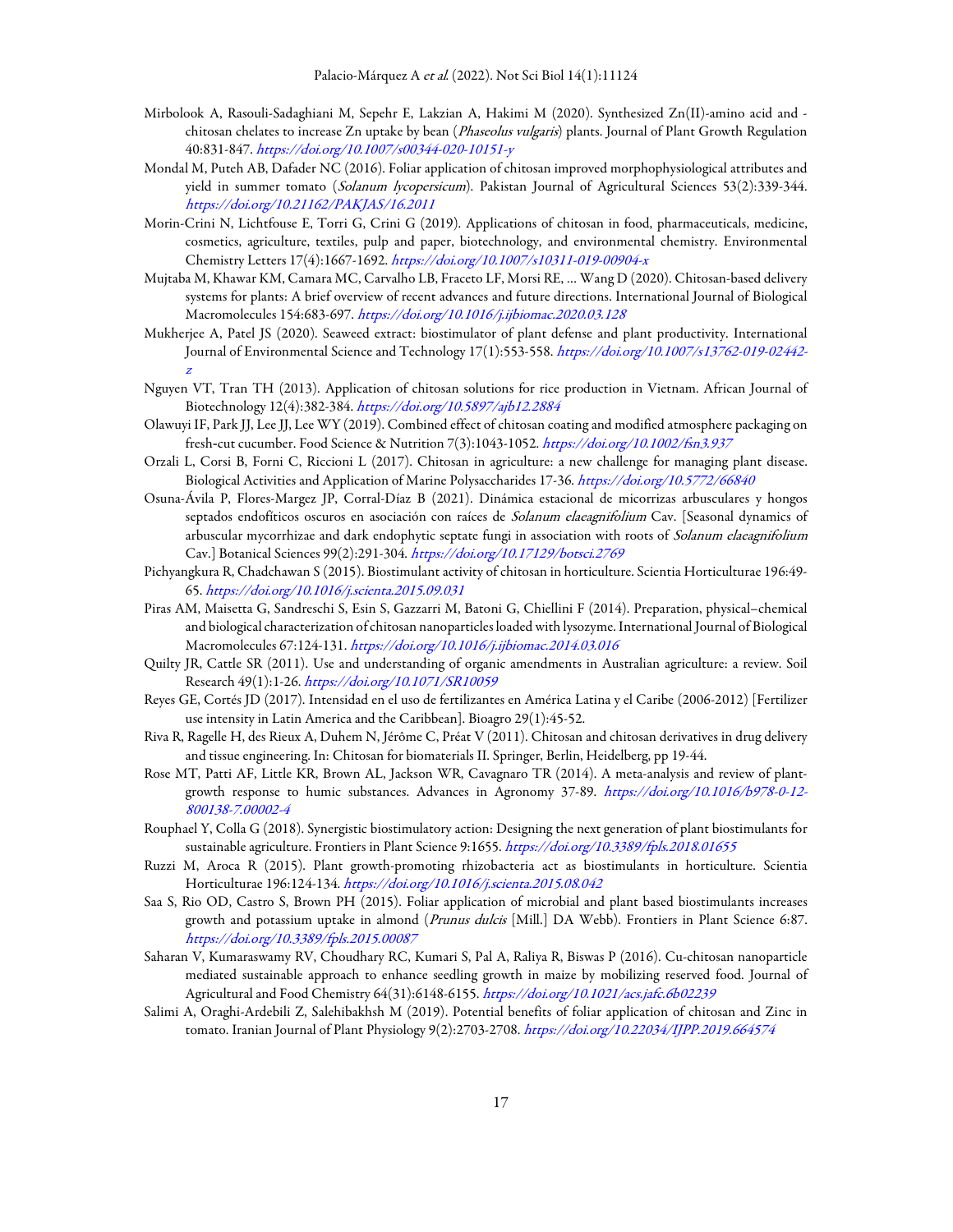- Samarah NH, Wang H, Welbaum GE (2016). Pepper (Capsicum annuum) seed germination and vigour following nanochitin, chitosan or hydropriming treatments. Seed Science and Technology 44(3):609- 623. https://doi.org/10.15258/sst.2016.44.3.18
- Sampathkumar K, Tan KX, Loo SCJ (2020). Developing nano-delivery systems for agriculture and food applications with nature-derived polymers. Iscience 23(5):101055. https://doi.org/10.1016/j.isci.2020.101055
- Sathiyabama M, Akila G, Charles RE (2014). Chitosan-induced defence responses in tomato plants against early blight disease caused by Alternaria solani (Ellis and Martin) Sorauer. Archives of Phytopathology and Plant Protection 47(16):1963-1973. https://doi.org/10.1080/03235408.2013.863497
- Sharif R, Mujtaba M, Ur Rahman M, Shalmani A, Ahmad H, Anwar T, Wang X (2018). The multifunctional role of chitosan in horticultural crops; a review. Molecules 23(4):872. https://doi.org/10.3390/molecules23040872
- Shehata SA, Fawzy ZF, El-Ramady HR (2012). Response of cucumber plants to foliar application of chitosan and yeast under greenhouse conditions. Australian Journal of Basic and Applied Sciences 6(4):63-71.
- Singh MK, Prasad SK (2014). Agronomic aspects of zinc biofortification in rice (Oryza sativa L.). Proceedings of the national academy of sciences, India section B: biological Sciences 84(3):613-623. https://doi.org/10.1007/s40011-014-0329-4
- Stirk WA, Tarkowská D, Turečová V, Strnad M, van Staden J (2013). Abscisic acid, gibberellins and brassinosteroids in Kelpak®, a commercial seaweed extract made from *Ecklonia maxima*. Journal of Applied Phycology 26(1):561-567. https://doi.org/10.1007/s10811-013-0062-z
- Swain R, Rout GR (2017). Silicon in agriculture. In: Sustainable Agriculture Reviews. Springer, Cham. pp 233-260.
- Tănase EE, Râpă M, Popa O (2014). Biopolymers based on renewable resources-A review. In: Proceedings of the International Conference Agriculture for Life, Life for Agriculture, Bucharest, Romania, pp 5-7.
- Tubana BS, Babu T, Datnoff LE (2016). A review of silicon in soils and plants and its role in US agriculture: history and future perspectives. Soil Science 181(9-10):393-411. https://doi.org/10.1097/SS.0000000000000179
- Turan V, Ramzani PMA, Ali Q, Abbas F, Iqbal M, Irum A, Khan WUD (2018). Alleviation of nickel toxicity and an improvement in zinc bioavailability in sunflower seed with chitosan and biochar application in pH adjusted nickel contaminated soil. Archives of Agronomy and Soil Science 64(8):1053-1067. https://doi.org/10.1080/03650340.2017.1410542
- Van Oosten MJ, Pepe O, De Pascale S, Silletti S, Maggio A (2017). The role of biostimulants and bioeffectors as alleviators of abiotic stress in crop plants. Chemical and Biological Technologies in Agriculture 4(1):1-12. https://doi.org/10.1186/s40538-017-0089-5
- Vasconcelos MW (2014). Chitosan and chitooligosaccharide utilization in phytoremediation and biofortification programs: current knowledge and future perspectives. Frontiers in Plant Science 5:616. https://doi.org/10.3389/fpls.2014.00616
- Velásquez CL (2015). Quitosano y nanopartículas. En Nanopartículas: fundamentos y aplicaciones. [Chitosan and nanoparticles. In Nanoparticles: fundamentals and applications], (pp. 203-223), Departamento de Química, Facultad de Ciencias, Universidad de Los Andes, Mérida, Venezuela
- Wally OS, Critchley AT, Hiltz D, Craigie JS, Han X, Zaharia LI, ... Prithiviraj B (2013). Regulation of phytohormone biosynthesis and accumulation in Arabidopsis following treatment with commercial extract from the marine macroalga Ascophyllum nodosum. Journal of Plant Growth Regulation 32(2):324-339. https://doi.org/10.1007/s00344-012-9301-9
- Wilson ME, Basu MR, Bhaskara GB, Verslues PE, Haswell ES (2014). Plastid osmotic stress activates cellular stress responses in Arabidopsis. Plant physiology 165(1):119-128. https://doi.org/10.1104/pp.114.236620
- Yakhin OI, Lubyanov AA, Yakhin IA, Brown PH (2017). Biostimulants in plant science: a global perspective. Frontiers in Plant Science 7:2049. https://doi.org/10.3389/fpls.2016.02049
- Zhao H, Liu M, Chen Y, Lu J, Li H, Qiao S, ... Glushchenko NN (2019). Pepper plants response to metal nanoparticles and chitosan in nutrient media. Australian Journal of Crop Science 13(3):433-443. https://doi.org/10.21475/ajcs.19.13.03.p1370
- Zheng F, Chen L, Zhang P, Zhou J, Lu X, Tian W (2020). Carbohydrate polymers exhibit great potential as effective elicitors in organic agriculture: A review. Carbohydrate Polymers 230:115637. https://doi.org/10.1016/j.carbpol.2019.115637